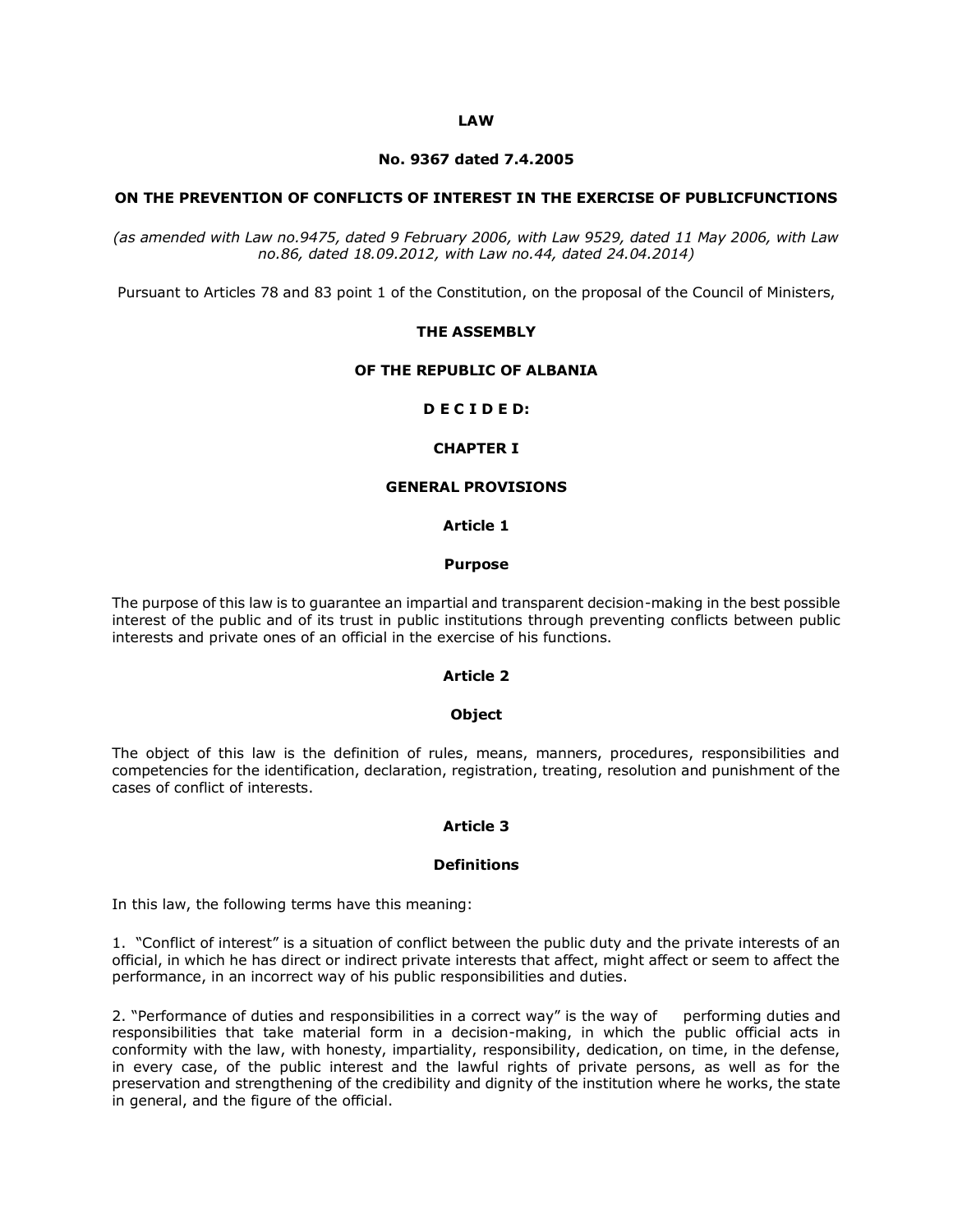3. "Performance of duties and responsibilities in an incorrect way" is the case when at least one of the requirements of point 2 of this article is not met due to and only because the possible influence of the private interests of the official according to point 1 of this article.

4. A conflict of interests defined in point 1 of this article includes several other definitions of different types of its appearance, as follows:

a) "actual conflict of interest" is a situation in which the private interests of the official affect, have affected or might have affected the performance of his official duties and responsibilities in an incorrect way;

b) "apparent conflict of interest" is a situation in which the private interests of the official seem, on their face or by their form, as if they have affected, affect or might affect the performance of his official duties and responsibilities in an incorrect way, but, in fact, the effect has not occurred, is not occurring or cannot occur;

c) "potential conflict of interest" is a situation in which the private interests of the official might in the future cause an actual or apparent conflict of interest to appear, if the official were to be included in certain duties or responsibilities;

ç) "case by case conflict of interest" is a situation with a conflict of interest, in one of the three above types, which appears case by case and is related to a particular decision-making;

d) "Continuing conflict of interest" is a situation in which a conflict of interest might appear frequently and/or often in the future.

5. "Active ownership of shares or parts of capital" is the full exercise of all the rights that come from ownership of shares or parts of capital.

6. "Passive ownership of shares or parts of capital" is a situation in which the owner keeps the right to benefit from the civil fruits of ownership, but may not, himself, exercise any other civil action over this property. All other actions (administration, possession, alienation etc.) are performed by a person trusted by the owner, based on an agreement entered into between them that specifies the criteria for enjoying the fruits of the assets, as well as the other essential rights and obligations. The trusted person does not discuss any opinion or any information with the owner and is not affected by him for the performance of these actions with the assets. The trusted person should act only for the good of the preservation and growth of the assets, with the same motivation as if these actions were performed by the owner himself. The restrictions on selecting the trusted person are given in this law. In any case, the parties retain the right to dissolve this agreement. The owner has the right to retake at any time the rights to perform other civil actions with the ownership when, according to this law, the conditions that dictated this action no longer exist. The other rights and obligations not mentioned above are regulated by the Civil Code of the Republic of Albania.

7. "Official" is every person who performs duties and exercises public functions according to the definition of letters "a", "b" and "c" of point 1 of article 4 of this law.

8. "Public institution" is every subject defined in letters "ç" and "d" of point 1 of article 4 of this law.

9. "Superior of an official" is another official, an organizational unit within the public institution, the highest director of the public institution or an organ of this institution that has the competency directly to appoint, manage, order, evaluate or control this official or to which the competencies designated for the implementation of this law have been given.

10. "Superior institution" is a public institution (or organ of a public institution) that, according to the laws in force, has the competency to regulate, appoint, manage, order, evaluate or control another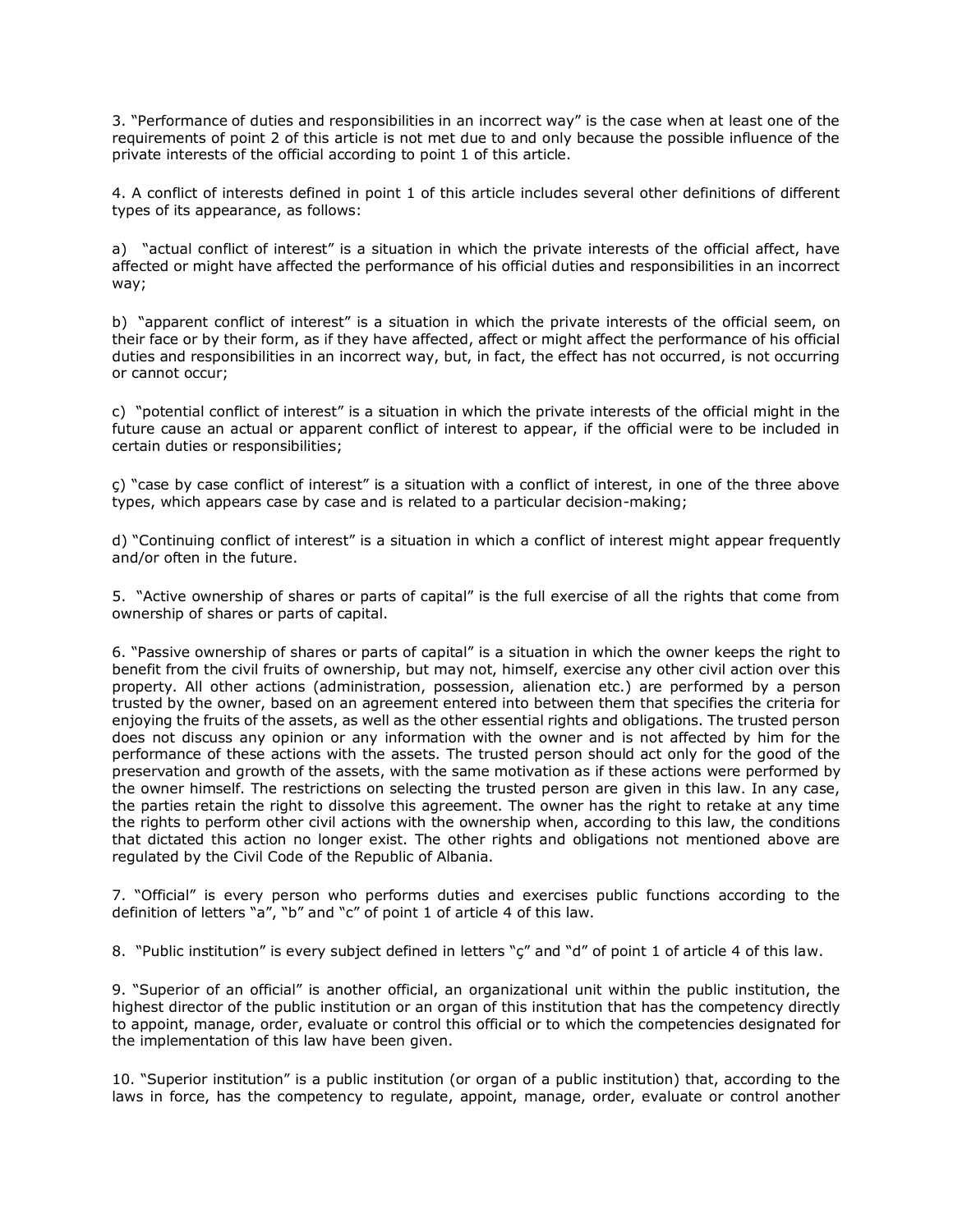public institution (or its organ) where an official performs his duties and exercises his competencies. The superior role is exercised in conformity with the laws that regulate the organization and functioning of the public institutions. Regardless of whether a superior institution may have one of the above competencies, it may not be considered such if this would lead to the infringement of the constitutional principles of the separation of powers and institutional autonomy.

11. "Person related to an official" is every natural or legal person who turns out to have or to have had ties of interest with the official, a property interest or a non-property personal interest according to article 5 of this law.

12. "Principal of proportionality" is the relation between the importance of the duties, responsibilities and competencies of an official or public institution and the measures for the prevention of a conflict of interests, a relation in which the more important the duties, responsibilities or competencies of the official are, than more are the restrictions of the interests of the official and more severe are the punishments, and the rules, manners, means and procedures for the prevention of conflict of interest by the public institutions are defined in an even more detailed manner.

13. "Natural commercial person" is used in the meaning defined by the commercial legislation.

# **Article 4**

# **Field of Application**

1. The provisions of this law define rules that are obligatory for implementation by:

a) every official, when he takes part in a decision-making for:

i) administrative acts and contracts;

ii) acts of the judicial organs, notarial acts, acts for the execution of executive titles by the execution organs and acts of the prosecutor's office;

iii) normative acts, and only those laws that create legal consequences for individually specified subjects;

b) every official of the state institutions, central or local, and every employee of the subjects defined in letter "d" or representatives of the subjects specified in letter "ç" in the subjects mentioned in letter "d," when he takes part in a decision-making about contracts that create legal civil relations with these subjects as a party;

c) every official or employee who is in positions, has responsibility, performs duties or exercises competencies of concrete types expressly defined in this law in one of the subjects of letter "c" or "d" of point 1 of this article;

ç) every state institution, central or local;

d) every organ or subject created and/or under the subjects of letter "ç," including state or local enterprises, commercial companies with a controlling participation of state or local capital, non-profit organizations and other legal persons controlled by the subjects of letter "ç" or by the subjects of this letter themselves;

dh) related persons, to the extent and in the manner defined in this law.

2. For the purposes of this law: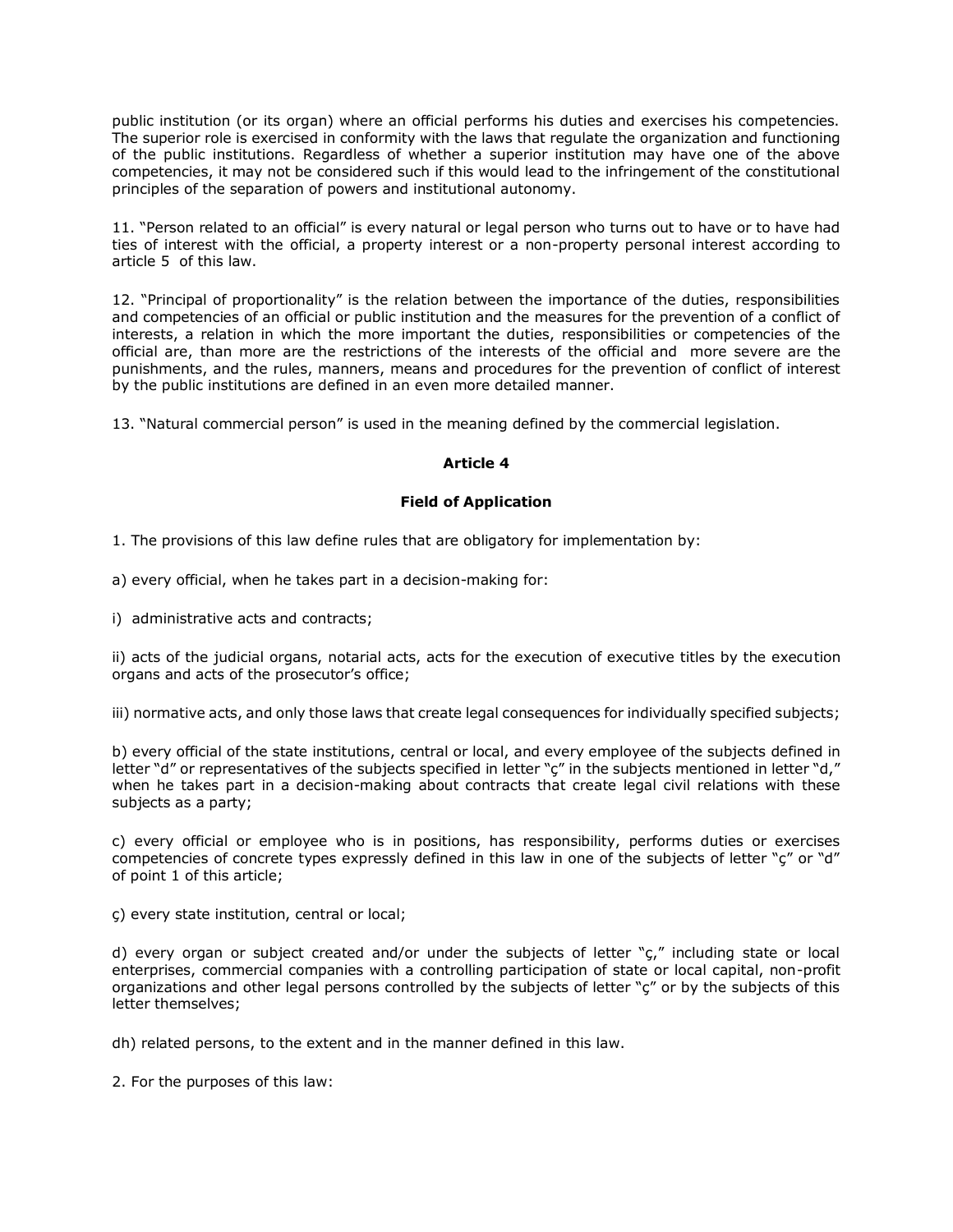a) decision-making for an act will be considered, in every case, the last moment of the decision-making process during which the final content of the act is decided;

b) decision-making for an act will also be considered those preliminary moments of decision-making according to letter "a" of this point, which are fundamentally important and determinative for the final content of the act;

c) An official has fundamental and definitive competency for any act if his participation in, effect on and position in the decision-making for this act according to letters "a" or "b" of this point determine the content of the act.

# **Article 5**

#### **Private Interests**

1. The private interests of an official are those interests that conform with, contain, are based on or come from:

- a) property rights and obligations of any kind;
- b) every other legal- civil relationship;
- c) gifts, promises, favors, preferential treatment;

ç) possible negotiations for employment in the future by the official during the exercise of his function or negotiations for any other kind of form of relationships with a private interest for the official after leaving the duty performed by him during the exercise of duty;

d) engagements in private activity for the purpose of profit or any kind of activity that creates income, as well as engagements in profit-making and non-profit organizations, syndicates or professional, political or state organizations and every other organization;

dh) relationships:

- i) of family or cohabitation;
- ii) of the community;
- iii) ethnic;
- iv) religious;
- v) recognized [relationships] of friendship or enmity;

e) prior engagements from which the interests mentioned in the above letters of this article have arisen or arise.

2. The restrictions of private interests specifically defined in this law are applied together with the restrictions of the same private interest expressly defined in another law, according to the principle that the restriction applied is the one that is more severe.

3. If in this law, in connection with a specific private interest of an official, no quantitative limit of this interest has been defined, while in another law, with the purpose of preventing a conflict of interests,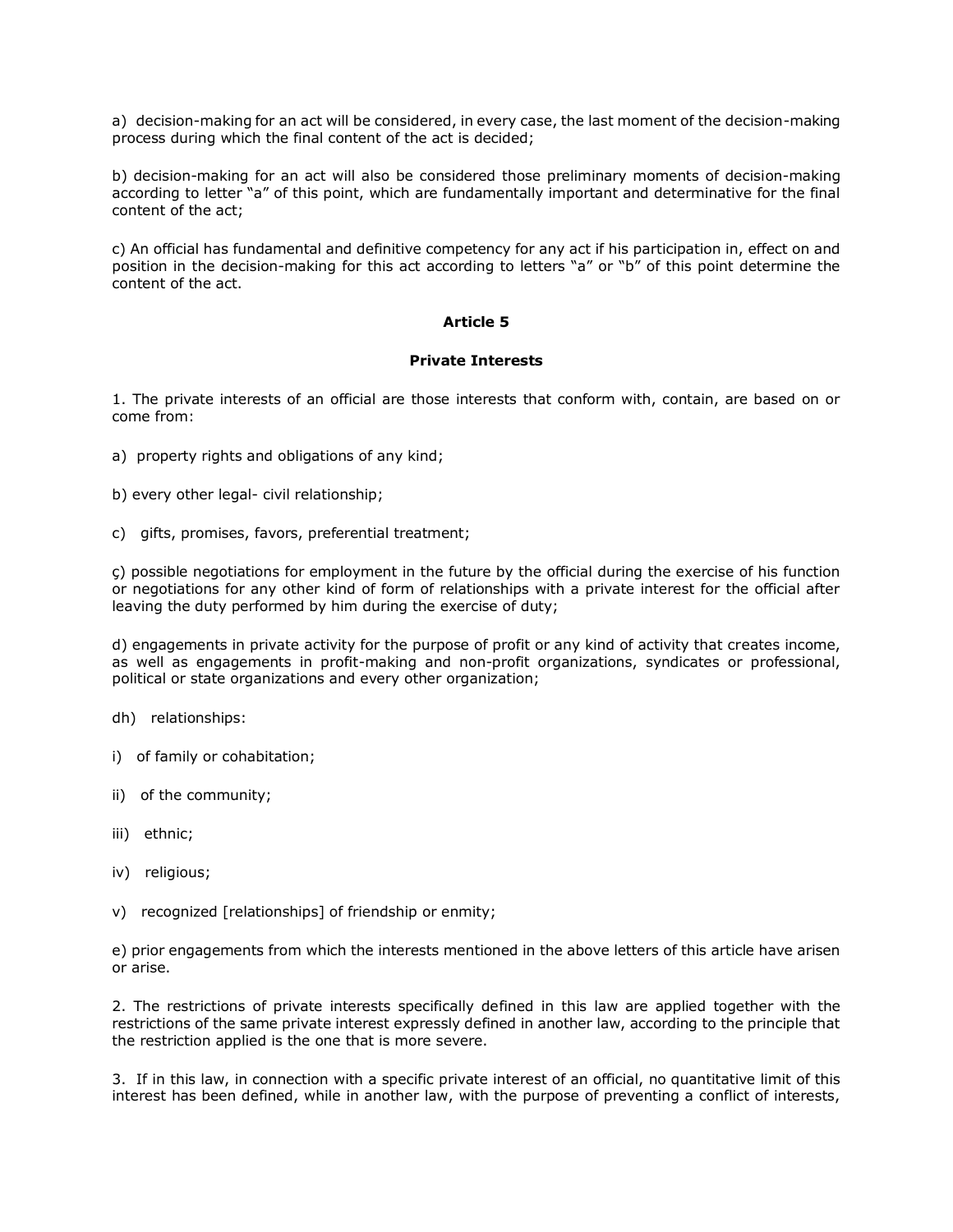the same interest is expressly restricted according to a quantitative boundary, then that limitation is also applied for this law, and vice-versa.

4. Every kind of private interest of an official of those defined in this article, every tie or inter-relationship between two or more of them is considered a cause for the emergence of a conflict of interest if because of this interest or because of the going outside of the obligatory restrictions of this interest, a situation with a conflict of interests appears, according to the definitions of points 1 and 4 of article 3 of this law.

### **Article 6**

#### **Manner of Performance of Public Duties and the Obligation to Prevent Conflicts of Interest**

1. On his election or appointment and on an on-going basis, an official has the duty to prevent and to resolve himself, as soon as possible and in the most beneficial manner possible, every situation of his conflict of interests. If the official is not convinced of the existence of a conflict of interests connected to him, he should consult with his superior as soon as possible.

2. Every superior and superior institution should take all necessary measures to prevent and resolve the cases of conflict of interest.

### **CHAPTER II**

#### **PROCEDURES AND MEANS FOR IDENTIFYING AND REGISTERING**

### **CONFLICTS OF INTEREST**

#### **Section 1**

### **Identification and Registration of Interests under Conditions of Case by Case Conflicts of Interest**

#### **Article 7**

#### **Case by Case Declaration of the Private Interests of an Official**

1. Every official, in the exercise of his public duties or the exercise of his competencies, on the basis of his knowledge and in good faith, is obligated to make a self-declaration in advance, case by case, of the existence of his private interests that might become the cause for the emergence of a conflict of interests.

2. The case by case declaration of private interests is done by the official whenever this is requested by the superior or by the superior institution. As a rule, the declaration should be requested and made in advance. When this is not possible or when it has not happened, the declaration may be requested and made as quickly as possible.

3. The self-declaration or the declaration on request is as a rule done in writing, when the official is included in a decision-making for an act. The declaration in writing is not essential when verbal declarations of the official can be registered and documented, according to the procedures defined by law and/or in the internal rules of the public institution where the official exercises his functions.

4. A declaration of interest for the cases defined in letter "dh," "iii," "iv" and "v" of point 1 of article 5 of this law, as well as the membership in political organizations within the meaning of letter "d" of point 1 of article 5 of this law, is done only with the free will of the official.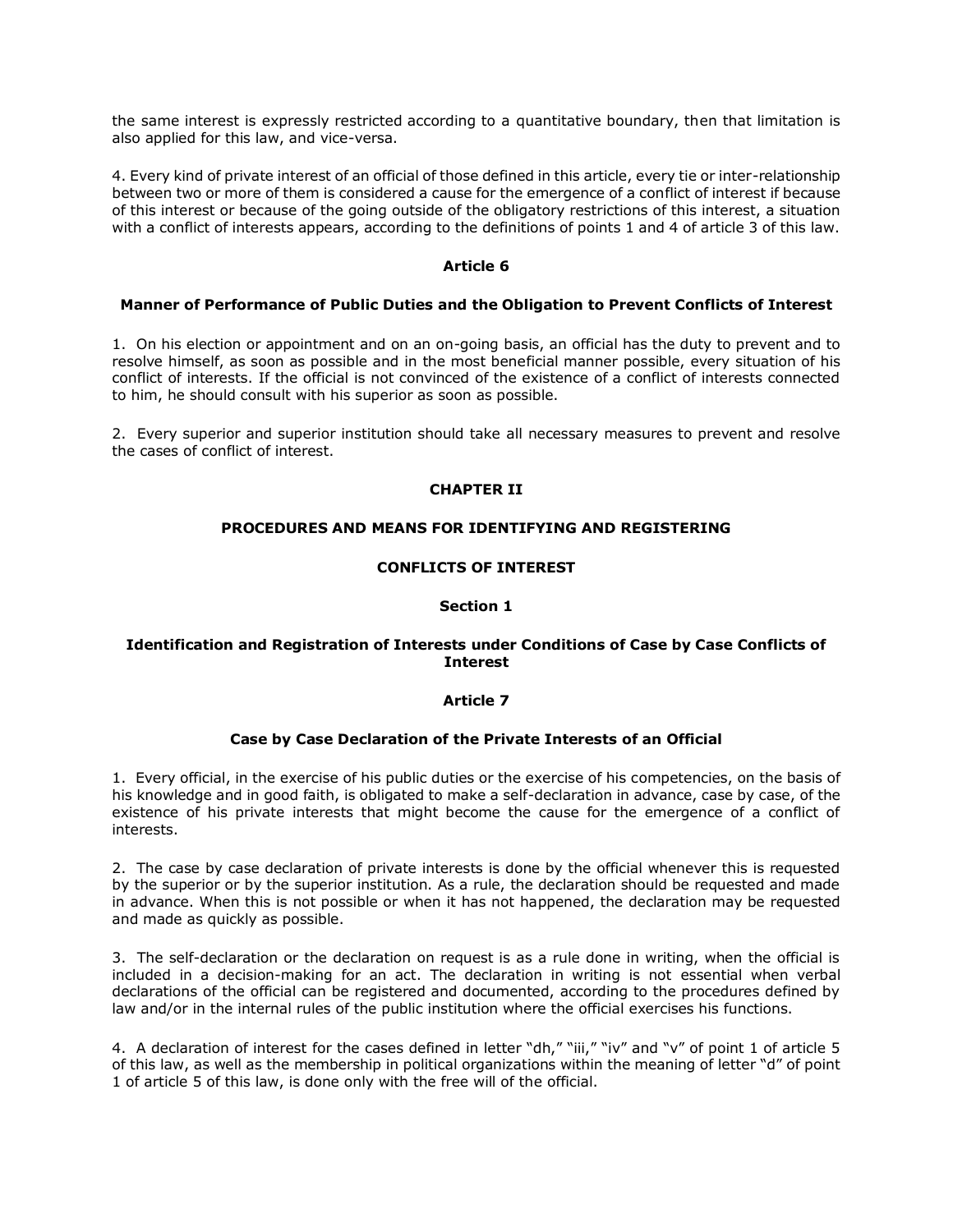# **Article 8**

# **Identification of Private Interests of an Official by Third Persons**

The offering of information on private interests of an official is:

- a) a duty of every other official who has knowledge, in particular of his superior;
- b) a duty of every public institution that has knowledge;
- c) the right of interested parties who are affected by the actions of the official;

ç) the right of every person who has knowledge and who has an interest in general and which complies with the purpose of this law.

# **Article 9**

# **Other Sources of Information about Private Interests of an Official**

Other sources of information about private interests of an official may also be

- a) public or private registers kept in accordance with the legislation in force;
- b) data from the media;
- c) data or complaints from the public;
- ç) every other lawful source.

# **Article 10**

# **Active Role of Public Institutions in Collecting Information about the Private Interests of an Official**

1. The authority or structure responsible for the implementation of this law according to article 41 point 2 of it, in conformity with the amount, manner and order defined in this law and/or in sub-statutory acts and internal rules of a public institution issued in implementation of this law, is authorized, in the name of the respective institution, actively:

- a) to collect from lawful sources of information all data about the private interests of an official;
- b) to accept information obtained in a lawful manner;
- c) to verify the credibility of this information;
- ç) to notify the official the information obtained about him;
- d) to give the official the possibility to prove the contrary if the official so requests;
- dh) to record the private interests of the official.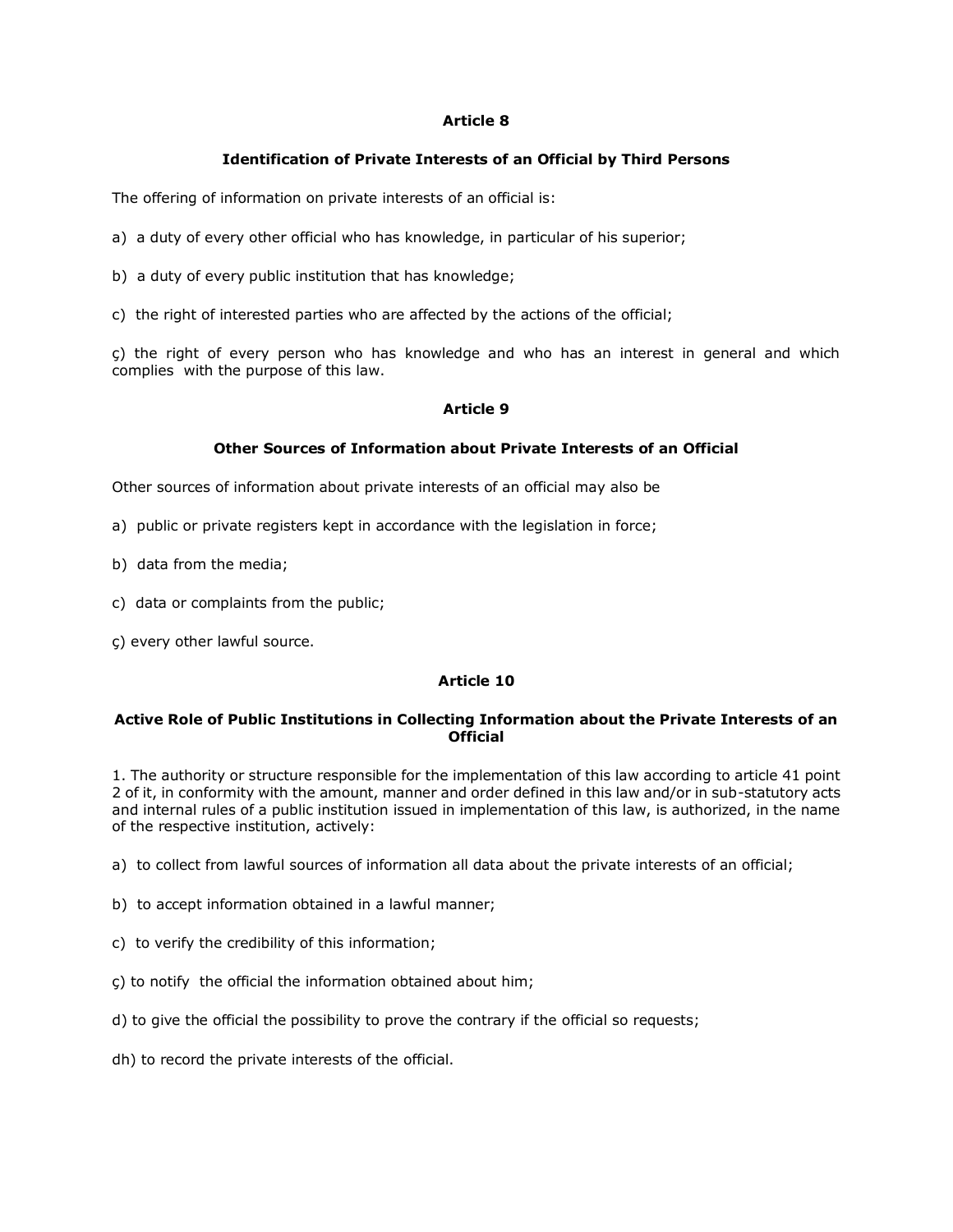2. No later than 30 days from the entry into force of this law, or from the date when work relations begin at a public institution, every official is obligated to issue an authorization in favor of the public institution where he exercises his functions, through which he authorized this institution to check and obtain personal data about the official, wherever they are recorded. This authorization also has the same value for every superior institution.

2/1. An institution becoming aware of the personal data of an official shall be bound to maintain the confidentiality and reliability even after the completion of this function, unless otherwise provided by the Law.

2/2. The contents of the authorization shall be in compliance with the principles of the personal data protection.

3. According to the hierarchy, every superior institution is also authorized actively to perform all the actions defined in point 1 of this article for the chairman of the other institutions in its jurisdiction.

# **Article 11**

### **Case by Case Registrations of Conflicts of Interest**

For every case of the appearance of a case by case conflict of interests, the identity of the official, his private interests, the reason for a conflict of interest, the essence of the conflict, the interested parties, the source of the data, the manner in which it was received and verified, and the decision taken based on the data, also including the decisions taken by the superiors, the superior institutions or the courts, are registered.

The registration is done by the authority responsible according to article 41 of this law.

# **Article 12**

### **The Right of the Public to Become Aware of Registrations about the Private Data of Officials, in Cases of a Case by Case Conflict of Interests**

1. Abrogated.

2. For purposes of an administrative proceeding, the registrations of interests are put at the disposition of the parties to the proceeding in a reasonable time, according to the time periods and procedures defined in the Code of Administrative Procedures.

3. The provisions of points 1 and 2 of this article are not applicable to meetings of the Council of Ministers or closed meetings of the Assembly, the council of a commune or municipality and other central or local collegial organs.

4. The registrations are always available in a judicial proceeding or arbitration or for a parliamentary investigative process.

# **Article 13**

#### **Special Procedures**

l. The definitions of point 2 of article 7 of this law are not applicable to the President of the Republic, except in cases when he exercises functions as a member of a collegial organ or when related with a judicial proceeding against him.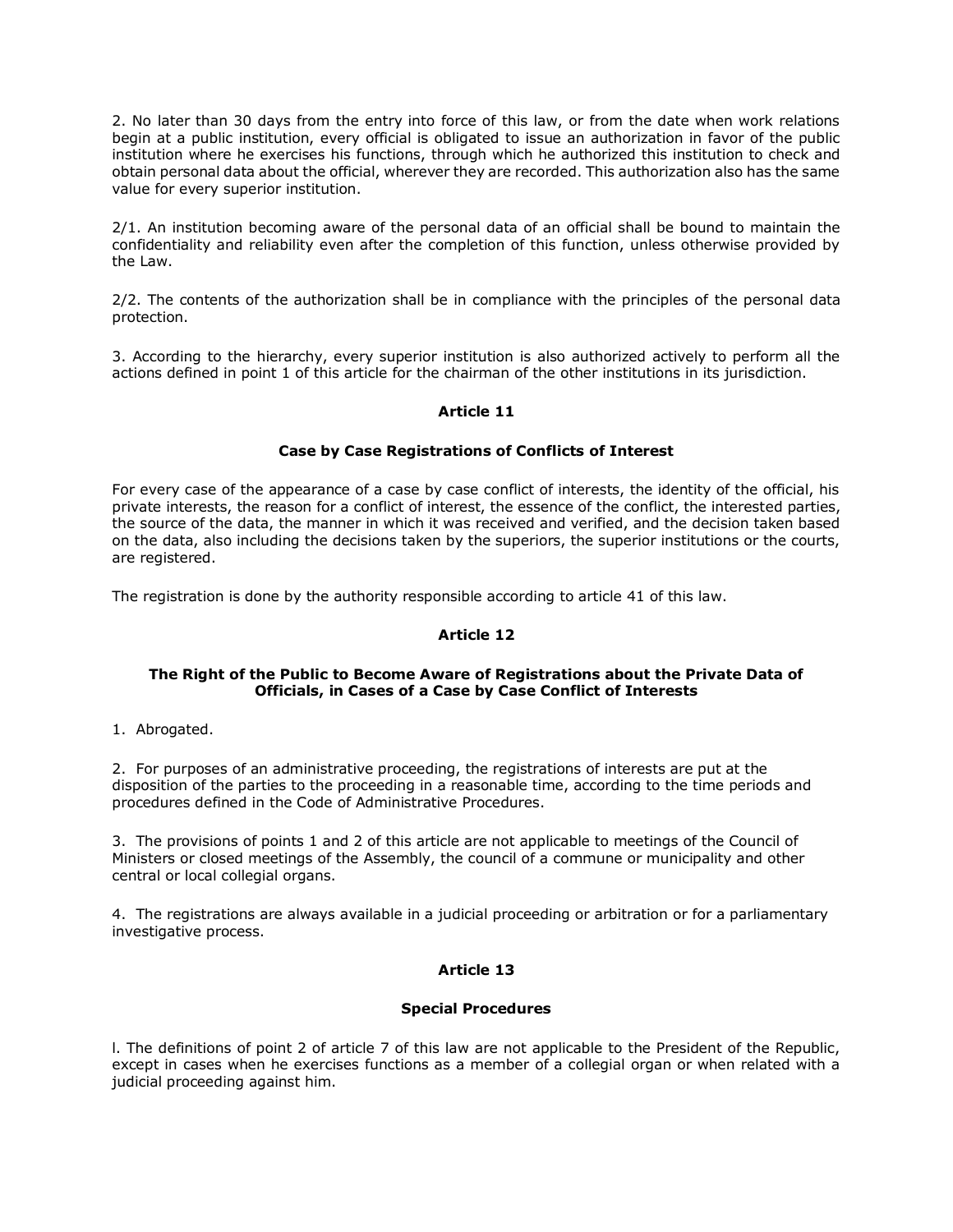2. For judicial proceedings and parliamentary investigations, the identification and registration of interests according to this chapter is done only for those actions that are performed before and outside of a concrete civil judicial proceeding, a criminal proceeding or a parliamentary investigation. Within the proceeding, the identification and registration of the interests is performed according to the rules defined, as the case may be, in the codes of civil and criminal procedure, or the legislation that regulates the process of a parliamentary investigation.

# **Section 2**

# **Periodic Registration and Identification of Private Interests**

**Article 14 (Abrogated) Article 15 (Abrogated) Article 16 (Abrogated) Article 17 (Abrogated) Article 18 (Abrogated) Section 3**

# **Joint Provisions for the Two Systems of Identification and Registration of Interests**

# **Article 19**

# **Connection between the Two Systems and the Right of Information**

1. Declaration of interests, according to section 1 of this Chapter and all accompanying documents are official documents. The data obtained from the making of a declaration according to this law are available to the public, in conformity with law no. 8503, dated 30 June 1999 "On the right to get information about official documents".

2. The case by case system and the periodic system of the identification and registration of interests are established and applied in such forms and means that they assist one another for:

a) the most fruitful prevention possible of conflict of interests;

b) the fullest and easiest access possible for the public to the data of the registered interests.

# **Article 20**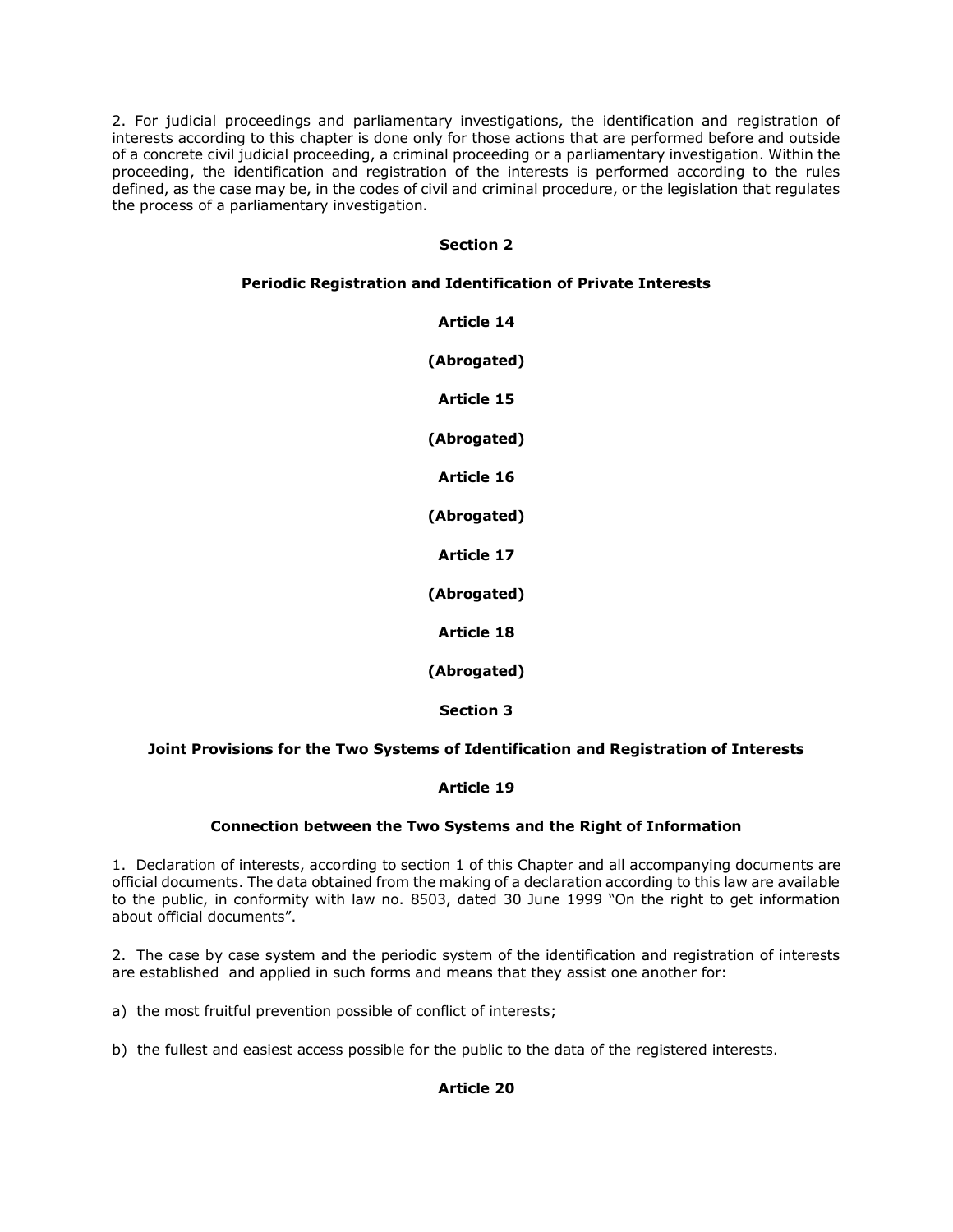### **Protection for Providing Information**

Every official or every subject who offers well-grounded information about cases of conflicts of interests not declared by the subjects of this law earns, as the case may be, a special administrative protection as follows:

a) the official about whom the information is given may not exercise any administrative competency with punitive effect over the informing subject nor be an obstacle for the earning of lawful rights by the latter because of the giving of the information;

b) when the taking of a measure against the subject who informs is determined by another legal reason, it is taken only by an official who is in a vertical relationship of dependency over the official about whom the information was given, except when the administrative measure is taken under the conditions of article 37 point 6 of this law.

### **CHAPTER III**

### **RESTRICTION OF PRIVATE INTERESTS FOR THE PREVENTION OF CONFLICT OF INTERESTS IN PARTICULAR QUESTIONS AND CASES**

### **Section 1**

### **Restrictions of the Private Interests of an Official for Preventing Case by Case Conflicts of Interests for Particular Instances**

### **Article 21**

### **Prohibition of Entering into Contracts**

1. No individual, when he is equated with an official holding one of the functions defined in Chapter III, Section 2 of this law, judges and prosecutors at the first instance and appeal courts, and no commercial company, partnership or simple partnership, where this official possesses, actively or passively, shares or parts of capital, at whatever amount, cannot enter into a contract or sub-contract with any public institution.

With regard to officials of medium management level provided for in Article 31 and the officials provided for in Article 32, Chapter III, Section 2, of this Law, the prohibition in accordance with the first paragraph of this point shall apply only in terms of entering into contracts within the territory and jurisdiction of the institution where the official works. This prohibition shall apply even where a subordinate institution is a party.

2. When the official is mayor or deputy mayor of a municipality or commune or the chairman of a regional council, member of the respective council or official of a high management level of a unit of local government, in the relative meaning of that term for the relevant laws, the prohibition according to point 1 of this article, because of the private interests of the official, specified in this point, is applied only in the case of entering into contracts, as the case may be, with the municipality, commune or region where the official exercises functions. This prohibition is applied even in the cases of entering into contracts with public institutions, under the dependency of this unit.

3. Notwithstanding the definitions in points 1 and 2 of this article, a contract may not be entered into between the public institution and any public institution under this institution on the one side and a natural, civil or commercial natural person, or a legal person, or any other form of partnership on the other side, when the following conditions are met at the same time: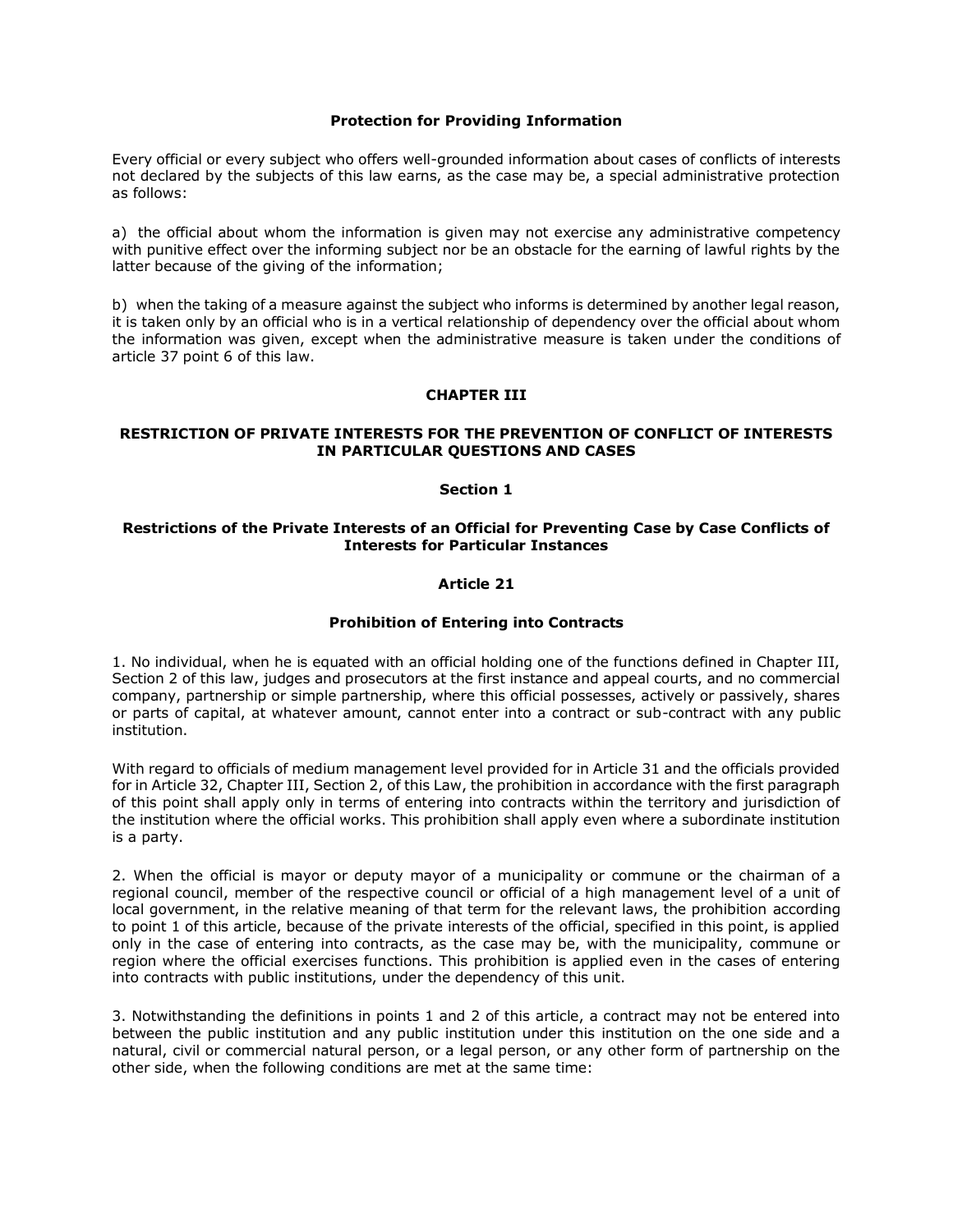a) the official, that exercises his function in this public institution, has fundamental and definitive competence in the decision-making process in the evaluation of the offerors and the offers and the determination of the terms of the contract;

b) the official has private interests according to the definition of article 37 of the Code of Administrative Procedures and/or article 709 of the Civil Code or has an interest in the types of interests specified in points 1 and 2 of this article.

4. Excluded from the prohibitions of points 1, 2 and 3 of this article are cases when the entering into the contract:

a) relates to the employment of the official himself in the public institution or with his legal status;

b) relates to the receipt by the official of a compensation that is offered by the public institution or bodies and subjects created by or under the control of the public institution, when the services have been contemplated in the object of activity of the public institution, and on the condition that the service is not given to the official in a manner that favors him or as preferential treatment in relation to the others;

c) is based on separate laws for public purposes or for special treatment of various categories of officials;

ç) is essential for the performance of the public function and there is no other alternative;

d) relates to a gift, favor or preferential treatment, in any case without counter-payment that the subjects defined in point 1 letters "a" and "b" and in point 2 of this article make in favor of a public institution.

5. In the exceptional case of letter "ç" of point 4 of this article, the public institution that enters into the contract, according to the laws and sub-statutory acts that regulate its functioning:

a) asks for the consent of the nearest superior institution;

b) notifies the High Inspectorate and makes the contract public, in the absence of the institution or when receiving the consent conflicts with the principle of the independence of the institutions.

6. For the officials defined in article 30 of this law:

a) it is prohibited to enter into contracts between the official, whether as a civil or natural commercial person, and any person in relation to whom the official has an interest of the kind defined in letters "a", "b", "c", "ç", "d", "dh", "i" (up to the second level) and "e" of point 1 of article 5 of this law, on the one side, and commercial operators-subjects who exercise activity in the sphere of the jurisdiction or influence of this authority, on the other side;

b) excluded from this prohibition are contracts entered into that are related to the receipt of services by the official or related persons from these operators and supplies that the related persons may give to these operators, but on the condition that the service is not given to the official or to persons related to him or the supplying of the latter is not done in a special manner or with special or individually preferential treatment because of this connection, in relation to their other clients and/or beneficiaries. If a contract is entered into in conformity with this permission, the non-opposition of the respective regulatory entity is always required in advance, based on an official and reasoned request, and the contract is always made public by the regulatory entity itself. The absence of a response within 30 days by the regulatory entity is considered non-refusal.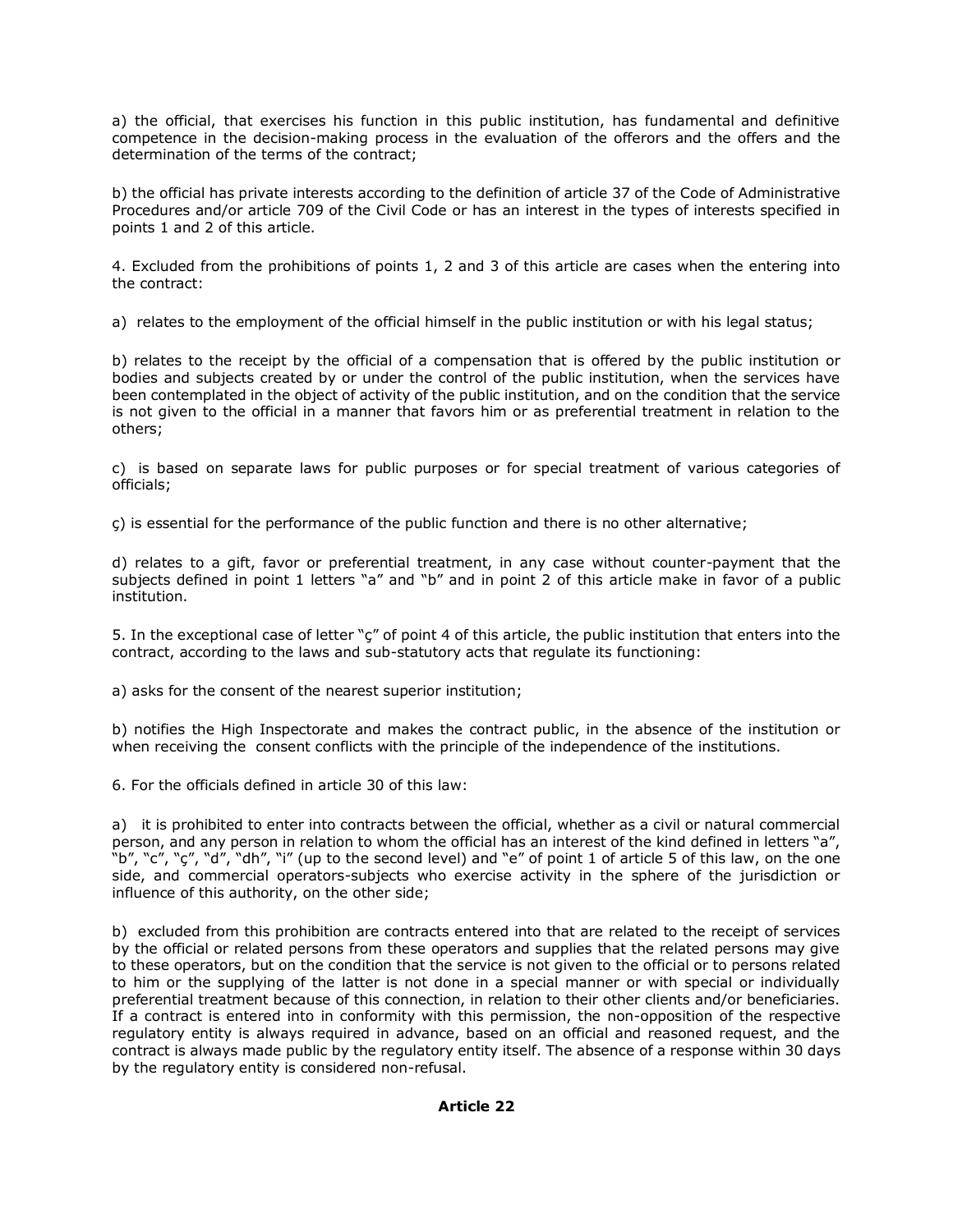# **Prohibitions on Receiving Income Because of a Particular Function**

1. It is prohibited for every official to own, in an active manner, shares or parts of capital, or any other kind of benefit that does not come from passive ownership, from commercial companies that have been exempted from or have received reductions in customs or tax obligations, or when these companies exercise activity in free zones, if the official has fundamental and definitive competency in granting any of the above-mentioned treatments to the company.

2. An official who is the representative of a public institution in the ownership of shares or parts of the capital of commercial companies, during the exercise of this function, is prohibited from:

a) the receipt, directly or indirectly with the intermediation of third parties, of every financial benefit, including the creation of a future financial resource, that is related to or gained because of his duty as representative;

b) the acceptance in his favor of gifts or parts of capital from the company, its members or organs;

c) the purchase of parts of capital, shares or assets of these companies;

ç) the direct or indirect benefits from suppliers or clients of these companies.

# **Article 23**

# **Prohibition of Receiving Gifts, Favor, Promises or Preferential Treatment**

1. It is prohibited for an official to seek or to accept, directly or indirectly, gifts, favors, promises or preferential treatment, given because of his position, from an individual, natural person or private legal person.

2. Excluded are only the cases defined in acts of the competent organs that permit the receipt of gifts or preferential treatment for reasons of State protocol.

3. An official to whom gifts, favors, promises or preferential treatment is offered according to point 1 of this article should:

a) refuse them and, if the offer was made without his knowledge or in advance, return it to the offeror or, if this is impossible, officially submitting it to his superior or to the nearest superior institution;

b) try to identify the person who offers them and his motives and interests;

c) in any case, immediately inform his superior or the nearest superior institution about the gift, favor, promise or preferential treatment offered or given, the identity of the offeror, when he can be identified, and the circumstances, as well as stating his point of view about the possible reasons for this event and its relations to his duties as an official;

ç) continue the exercise of duty normally, especially for the problem for which the gift, favor, promise or preferential treatment was offered, and continually keep his superior informed about every possible development;

d) if the offering or granting of the above-mentioned goods is related to the commission of a criminal offense, report it to the competent organs for criminal prosecution.

# **Article 24**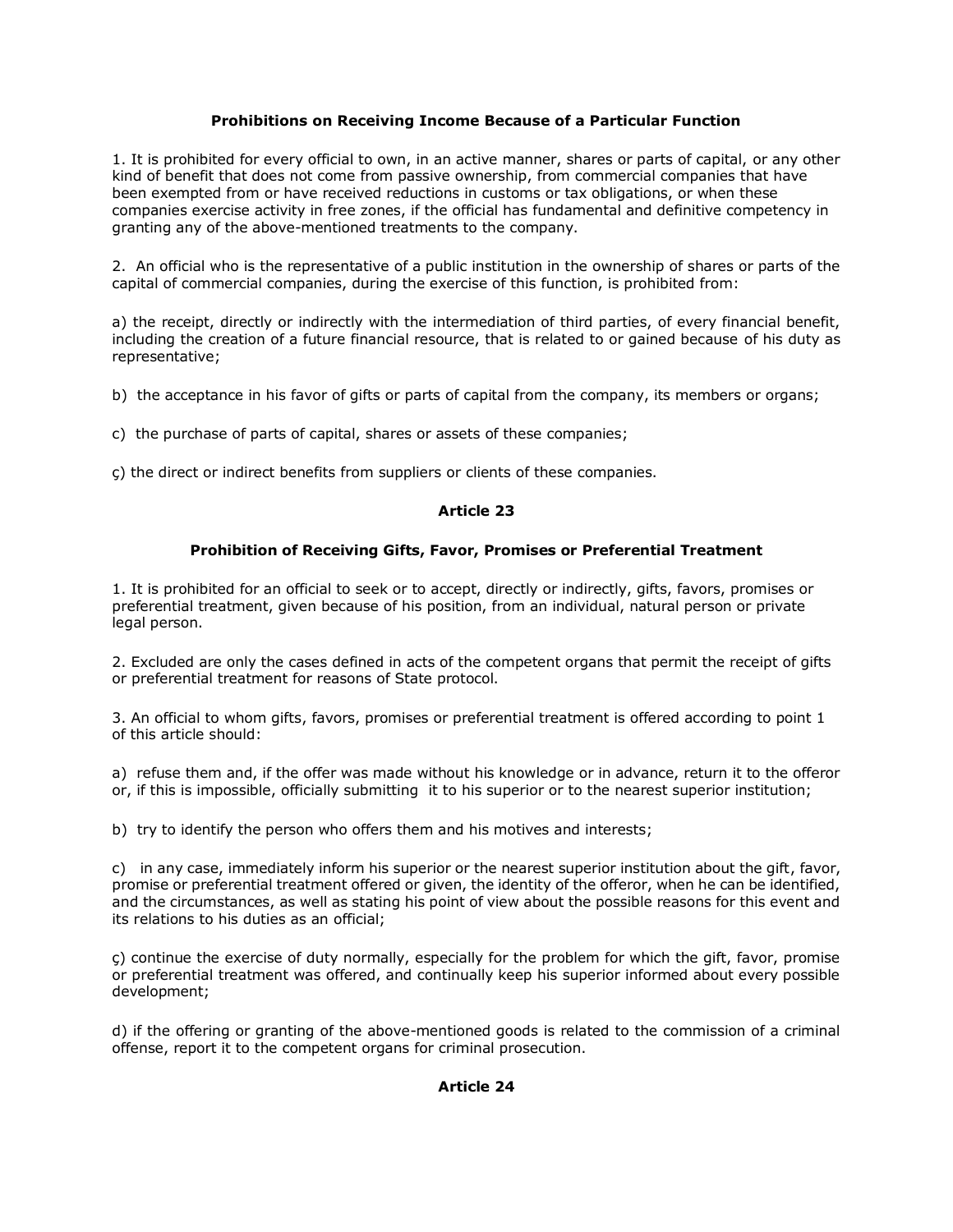### **Restriction of the Interests of Persons Related to an Official**

1. The circle of persons related to the official, by way of applying the prohibitions set out in Articles 21 and 22 of this law, consist of the spouse, cohabitant, adult children and parents of the official and those of the spouse and cohabitant.

2. In addition to those defined in point 1 of this article, the circle of persons related to an official, in implementation of article 23 of this law is also broadened to every natural or legal person who, in connection with the gift, favor, promise or preferential treatment, plays the role of intermediary or person who exchanges the interests arising from this action.

3. The prohibitions and restrictions for an official defined in this section are also applicable to persons related to him, in conformity with the above points of this article.

4. The restrictions on ownership of shares or parts of capital are also the same as those defined in article 21 of this law:

a) for every person related to the official, each separately;

b) for the entirety of the interests of the official and persons related to him;

c) for the entirety of the interests of the persons related to the official.

5. The prohibitions and restrictions of this section are not applicable to persons related to persons related to an official.

### **Article 25**

# **Indirect Possession of Interests**

1. By legal persons mentioned in this section are meant the legal persons resident and non-resident in the Republic of Albania.

1. The prohibition of entering into contracts according to each case of article 21 of this law is also applicable to the case when owning shares or parts of capital is related to a commercial company, partnership or simple company, which owns shares or parts of capital in a commercial company, partnership or simple company, when the latter appears to be party of entering into a contract.

# **Section 2**

### **Restriction of Private Interests for the Prevention of Particular Cases of a Continuing Conflict of Interests**

### **Article 26**

#### **General**

1. The types and restrictions of private interests of the categories of officials defined in this section do not exclude the types and restrictions defined in other laws for these categories of officials, applied for the same purpose, but, in any case, the more severe restriction is applied, in conformity with the definitions of article 5 of this law.

2. For other officials not dealt with in this section, restrictions defined in separate laws for the same purpose are applied.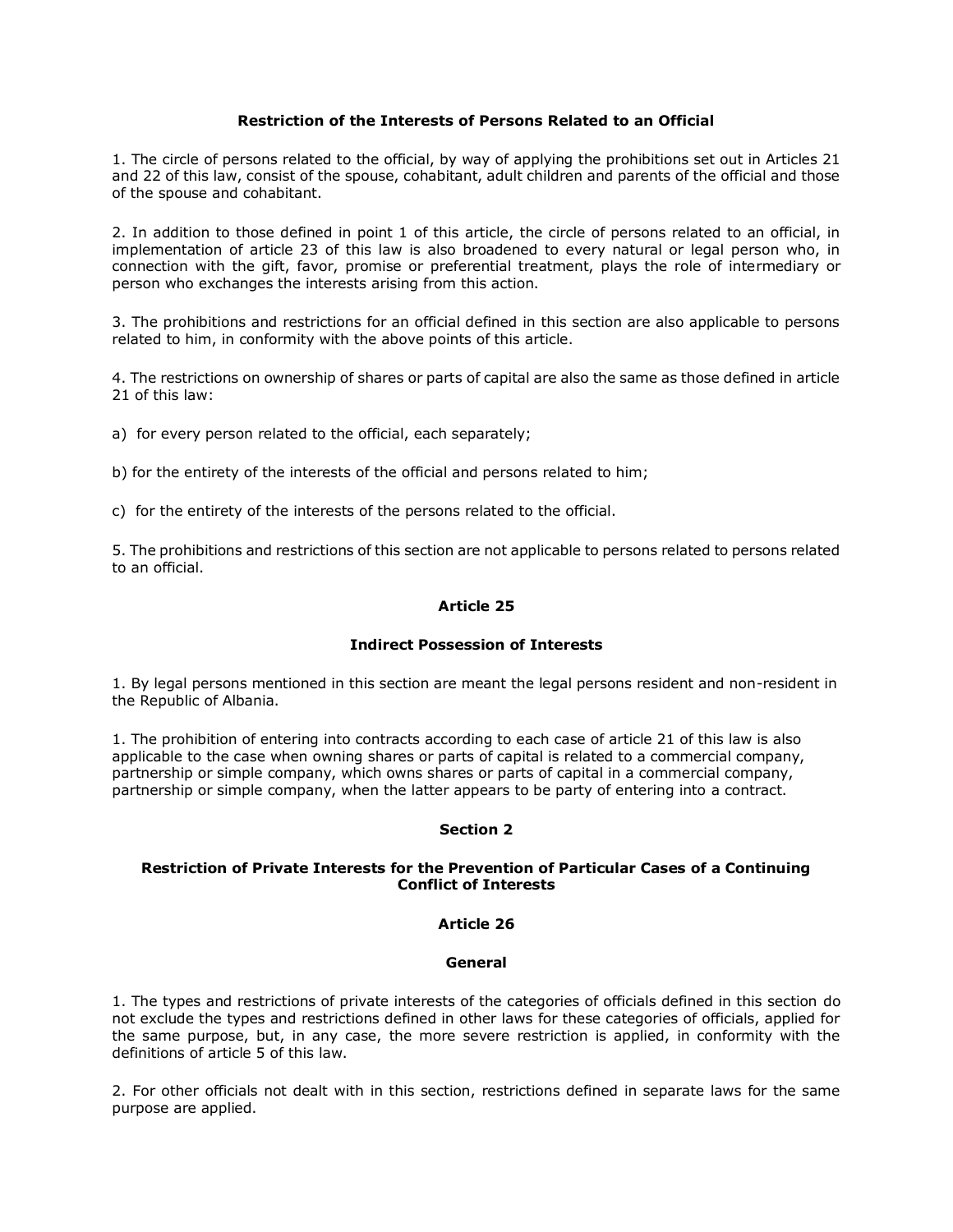When by law it is specified that these officials may not perform any private activity, this also means the prohibition of the ownership in an active manner of shares or parts of capital in commercial companies under those conditions for which private activity is prohibited.

3. By legal persons mentioned in this section are meant all legal persons registered in the territory of the Republic of Albania according to the legislation in force

4. When an official possesses interests connected to natural or legal persons registered outside the territory of the Republic of Albania, which own or control a legal person registered in the Republic of Albania, and from which, in an indirect manner, are created rights over this person, the restriction of the interests of the official and/or the legal person owned or controlled are applicable to the extent that this indirect action will give the same result.

# **Article 27**

# **Restrictions for a Member of the Council of Ministers and a Deputy Minister**

The Prime Minister, Deputy Prime Minister, a minister and deputy minister:

a) may not be managers or members of the management organs in profit-making and not-for-profit organizations, syndicates or professional organizations and every other organization, with the exception of political and state organizations as well as cases when such a position is dictated because of the function.

b) may not exercise private activity that creates revenues in the form of a natural commercial person, partnership of natural commercial persons of any form, or the free professions of advocacy, the notarial profession, licensed expert, or consultant, agent or representative of the organizations defined in letter "a" of this article, nor be employed full time in another duty;

c) may not own in an active manner shares or parts of capital of a commercial company, regardless of the field of its activity.

# **Article 28**

# **Restrictions for a Deputy**

A deputy:

a) may not be a manager or member of the management organs of profit-making organizations;

b) may not exercise private activity that creates income in the form of a natural commercial person, partnership of natural commercial persons of any form, the free professions of advocacy, the notarial profession, licensed expert or consultant, agent or representative of the organizations defined in letter "a" of this article and may not be employed full time in another duty;

c) may not possess, in an active manner, any share or part of capital of a commercial company, if it turns out to have a dominant position in the market.

# **Article 29**

# **Restrictions for Mayors, Chairmen of Communes and Chairmen of Regional Council**

The Mayor, Chairman of Commune and Chairman of Regional Council cannot: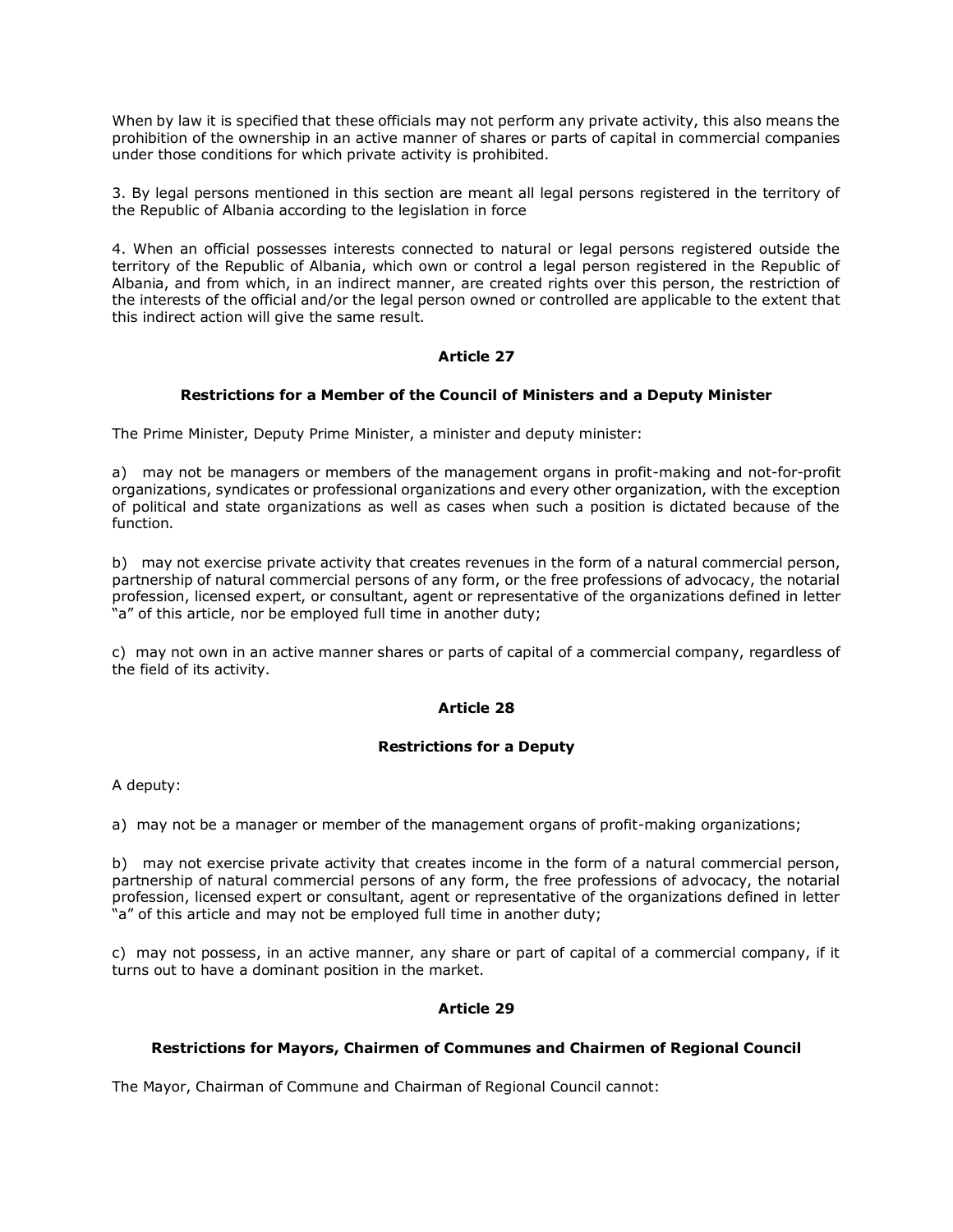a) be chairman of profit-making organizations;

b) be members in managerial organs of a commercial company or in a non profit-making organization, carrying out its activity within the territory of its jurisdiction;

c) carry out private activity, generating income in the form of the natural commercial person, partnership of commercial natural persons of any form, free profession of advocacy, notary, private bailiff, administrator of bankruptcy, licensed expert, as well as consultant, agent or representative of organizations, set out in letter "b" of this Article, and they cannot be employed full-time in any other office;

ç) possess actively shares or parts of capital in a commercial company carrying out its activity within the territory of their jurisdiction."

# **Article 30**

# **Restrictions for a Member of the Organ of a Regulatory Authority**

For a member of organ of a regulatory authority or for the protection of competition, including the Governor of the Bank of Albania, the Deputy Governor and the members of its Supervisory Council:

a) all the restrictions and permissions defined in article 31 of this law are applicable;

b) the condition is also applicable that such an official may not possess any right, directly or indirectly, within the meaning of article 25 point 2 of this law, in connection with any subject that exercises activity in the sphere of the jurisdiction or influence of this authority, including the complete prohibition of ownership, in an active or passive manner, of shares in those companies.

#### **Article 31**

### **Restrictions for an Official of the High and Medium Level, Director of the Public Administration, Other Public Institutions, the State Police and the Armed Forces of the Republic of Albania**

The official of a high and medium management level according to the civil service legislation, the official of a high and medium management level of the State Police and Armed Forces under the system of ranks and tasks applicable for these public institutions, the officials of a high and medium management level equated to the officials in the positions of director of directorate, director of general directorates and chairmen of regulatory entities (as well as those under Article 30 of this Law) or other institutions of the public administration, that are not part of the civil service, as well as the Prefect:

a) may not be managers in profit-making organizations;

b) may not be members of the management organs of a commercial company or a not-for-profit organization, when they exercise activity in a sphere that is the same as or overlaps with the sphere of jurisdiction of the official and his competency to act, with acts issued by him, or when the official has a fundamental and definitive role in the issuance of these acts, with acts that create legal consequences, benefits or costs for those companies or organizations or other companies or organizations that cooperate or compete with the company in question, excluding cases when this position in the company or organization comes because of the function and/or status;

c) may not exercise private activity that creates revenues in the form of a natural commercial person, partnership of natural commercial persons of any form, the free professions of advocacy, the notarial profession, licensed expert or consultant, agent or representative of the organizations defined in letter "a" of this article, and may not be employed full time in another duty;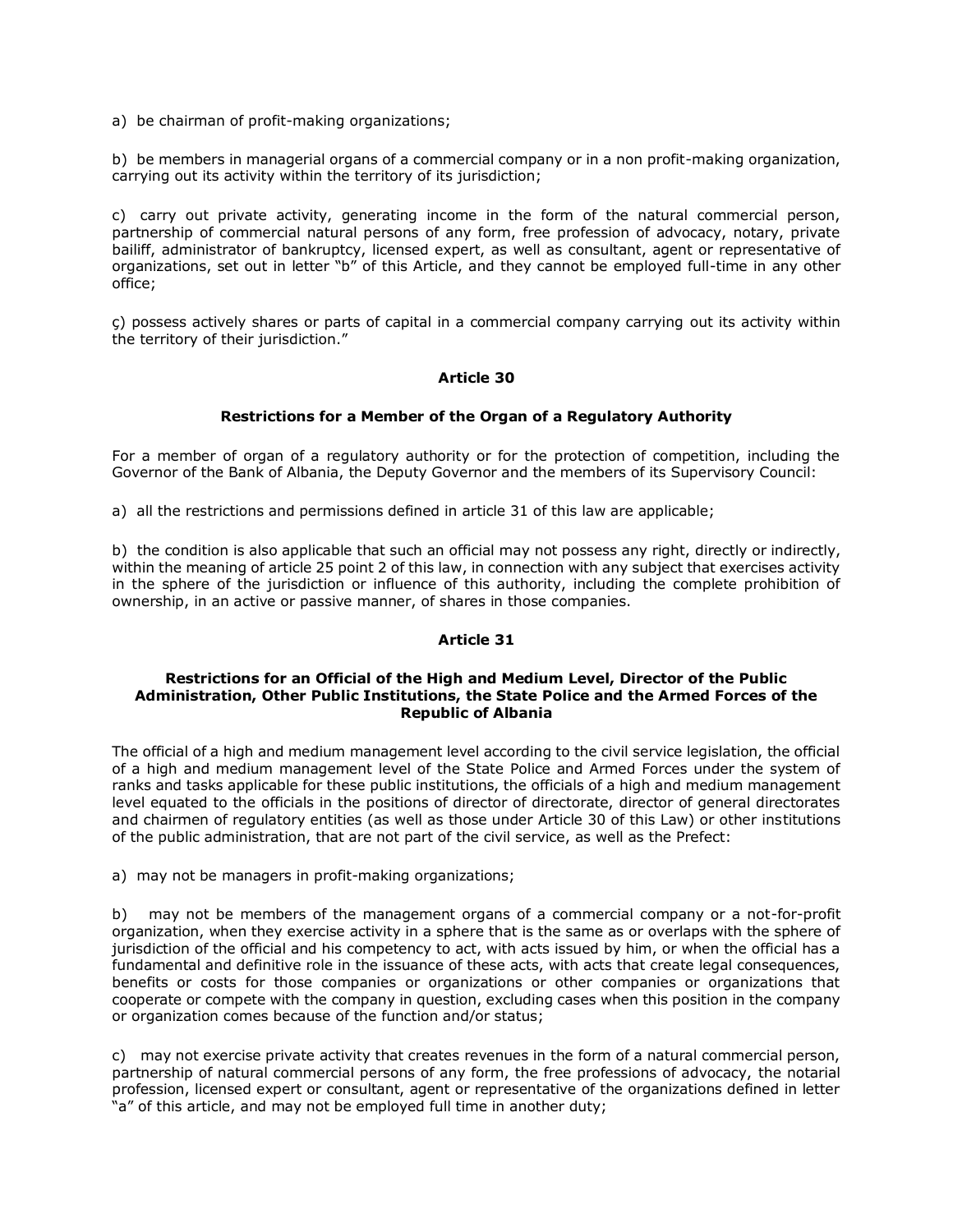ç) may own, in an active manner, shares or parts of capital of a commercial company, without any limitation, with the exception of the case when the company exercises activity in a sphere that is the same as or overlaps with the sphere of jurisdiction of the official and his competency to act, with acts issued by him or when the official has a fundamental and definitive role in the issuance of these acts, which create juridical consequences, benefits or costs to these companies or other companies that cooperate or compete with the company in question, in which case the official may own shares or parts of capital only in conformity with the conditions defined in letter "c" of article 27 of this law.

# **Article 32**

### **Restrictions for an Official of a Tax or Customs Organ**

In addition to the restrictions defined in article 31 of this law, the following restrictions are also applicable to an official of the customs and tax administration who deals with the collection of customs or tax revenues:

a) an official of the customs organ may not own, in an active manner, any share or part of capital in commercial companies that perform import-export activities;

b) an official of the tax organ may not own, in any active manner, any share or part of capital in commercial companies that pay tax obligations or exercise activity in the field or territory of jurisdiction of the branch of taxes-fees where this official exercises his functions. For officials of the central management organ, territory of jurisdiction is considered the entire territory of the Republic of Albania.

c) The categories of taxes and customs administration officials subject to the restrictions foreseen in this article are determined by order of the Inspector General.

### **Article 33**

#### **Restrictions for Certain Other Officials in High State Functions**

The President of the Republic, a judge of the Constitutional Court, a judge of the Supreme Court, the Chairman of High State Control, the General Prosecutor, the Ombudsman, a member of the Central Election Commission, a member of the High Council of Justice and the Inspector General of the High Inspectorate of the Declaration and Audit of Assets and Conflict of Interests may not own shares in an active manner or parts of capital in a commercial company of any form.

# **Article 34**

#### **Assessment of the Dominant Market Position of a Company**

1. For the needs of implementation of this law, the Competition Authority assesses, in conformity with law nr. 9121 dated 28 July 2003 "On the protection of competition," with or without a request, whether a company has a dominant position in a market.

2. When a company has been preliminarily characterized by this authority as a company with a dominant position in the market, every official, superior, public institution and superior institution take this fact as given.

3. If a company in which an official owns shares or parts of capital has not been characterized in advance by this authority as a company with a dominant position in the market, and when the superior, or superior institution, on the basis of official data, deems that there is the case for an assessment of the position in the market of this company, officially requests to the Competition Authority for an assessment about the position of this company. The request should also be accompanied by full and credible data in order to facilitate the assessment process of the Competition Authority. When the official to whom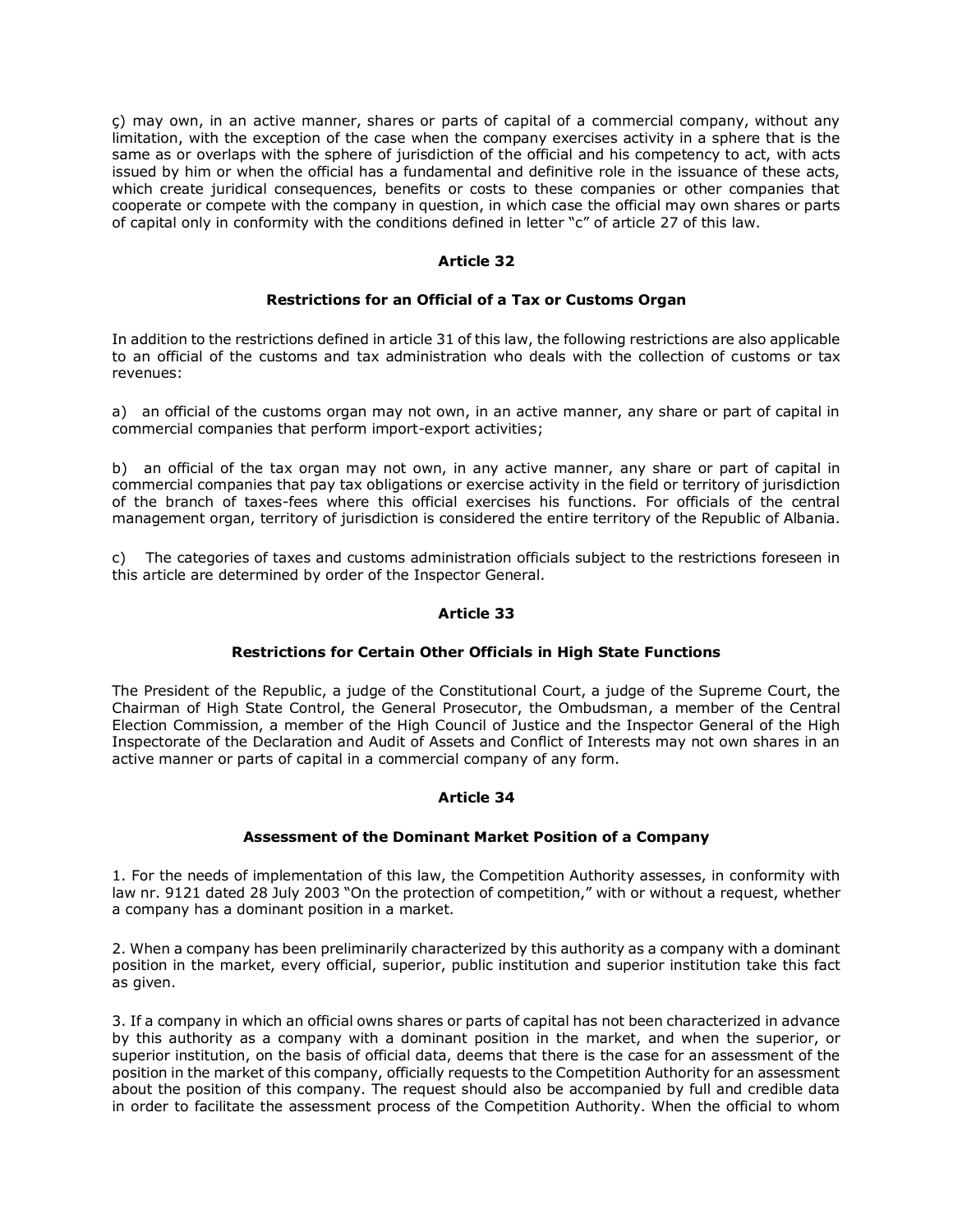the question is related is interested, he makes a request to the Competition Authority, through the public institution where he exercises functions or through the superior institution.

4. For the needs of implementation of this law, the Competition Authority is obligated to respond officially on the basis of its best knowledge with an assessment that affirms or denies [the dominant position], whenever this is requested by a public institution, as quickly as possible but no later than one month from the date when the request is received. The Competition Authority, for justified reasons, may extend the time limit and determine a possible time limit for giving a response, by notifying the applicant for this.

5. Until the receiving of a final answer from the Competition Authority, the official continues to enjoy his rights as if this dominant position did not exist, but this should not hinder the official, his superior or superior institution from taking all appropriate alternative preventative measures, according to the definitions of article 37 of this law, with the purpose of anticipating the possibility of an assessment as a company with a dominant position in the market.

### **Article 35**

# **Presence of Interests in Persons Related to the Official**

1. A related person in terms of Articles 27 to 33 of this Law, with regards to restrictions of private interests of the officials, set out in other Articles of this Section, shall be the spouse, cohabitant, adult children, parents of the official and those of the spouse and cohabitant.

2. If shares or parts of capital are registered in the name of a related person, they are considered the same as if they were registered in the name of the official himself and the property rights of the related person in them are restricted to the same extent and manner as in the case of the official himself. These restrictions are not applicable to persons related to persons related to an official.

3. The restrictions of point 2 of this article are applicable alike, and respect the same limits, for the following cases:

a) the entirety of shares or parts of capital of the official and persons related to him;

b) the entirety of shares or parts of capital of persons related to the official.

4. A person related to an official may not exercise activity as a natural commercial person or partnership of natural commercial persons of any form, if the activity is the same as or overlaps with the sphere of jurisdiction of the official and his competency to act, with individual or normative acts issued by him, or when the official has a fundamental and definitive role in the issuance of these acts, which create legal consequences, benefits or costs to this natural person or commercial company or other natural persons who cooperate or compete with the related person. This point is not applicable when at least one of the following conditions is met:

a) the only means with which the official may create the above effects is a law or a decision of the council of a municipality, commune or region or a judicial decision;

b) the activity and/or several commercial activities of a related person taken together create a total annual gross revenues that do not exceed a limit of 10 million ALL.

# **Article 36**

# **Connections between the Interests and Conflicts of Sections 1 and 2**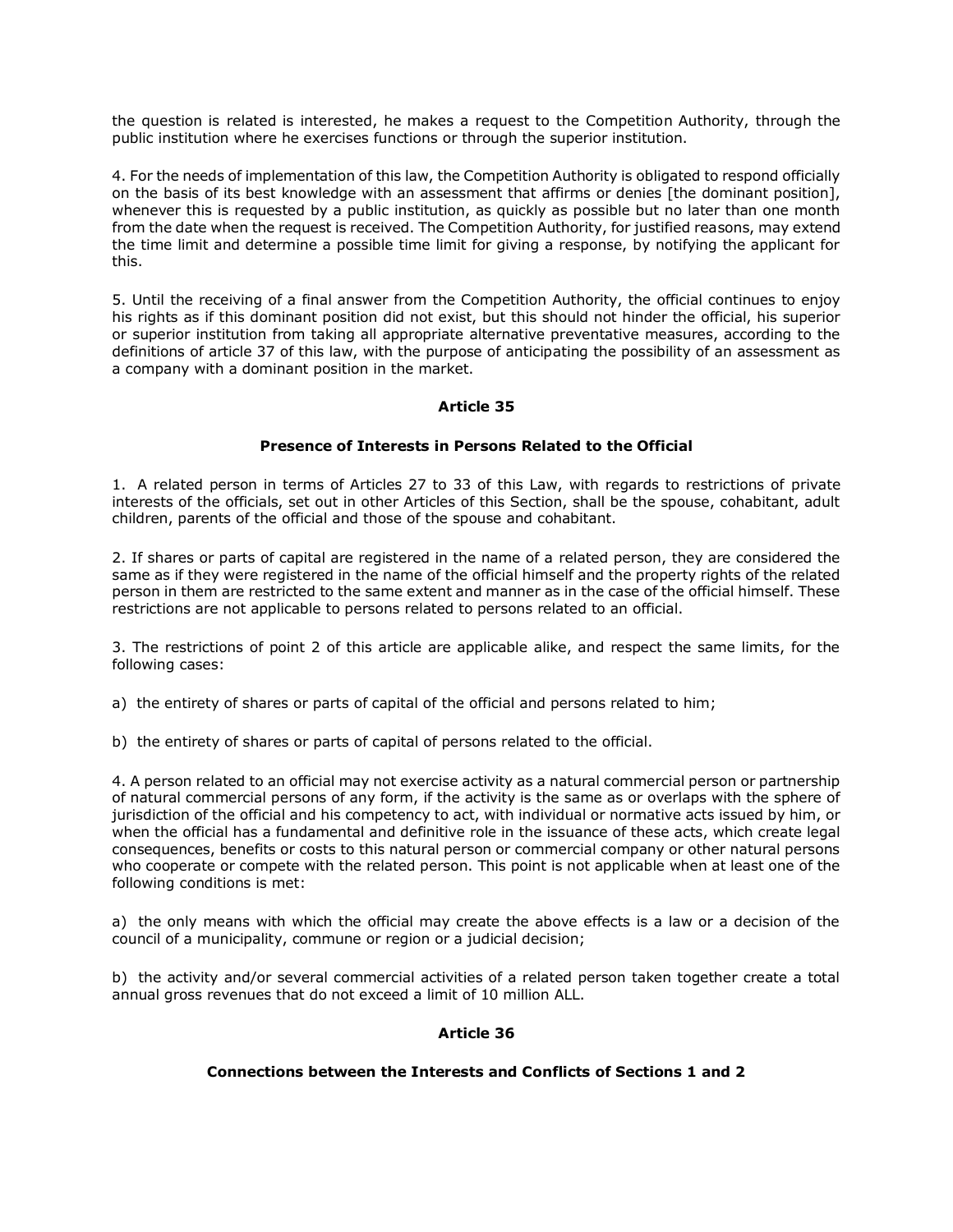1. Even when an official possesses private interests within the limits permitted in section 2 of this chapter, or brings them within the limits permitted according to the definitions of point 3 of article 38 of this law, he is not released from the other obligations, restrictions or prohibitions of this chapter, nor is he released a priori from the danger of falling into a case by case or continuing conflict of interests.

2. The passive ownership of shares or parts of capital may constitute a reason for falling into a case by case conflict of interests. The official and the trusted person are jointly responsible for taking all necessary measures to prevent the official from falling into such a conflict and for communicating between them to the extent necessary for this purpose. The burden of proof as to the inability to communicate within the appropriate time in relation to the participation of the official in the decisionmaking falls on the official and the trusted person.

# **CHAPTER IV**

### **WAYS OF TREATING AND RESOLVING CONFLICTS OF INTEREST**

### **Article 37**

### **The Basic Means of Treating and Resolving Conflict of Interests**

For the earliest possible and most effective prevention of every conflict of interests of any kind whatsoever:

1. The official, in the exercise of his functions, ahead of time, according to the circumstance, the need, in a graduated manner or in proportion to the importance of the situation, avoids and resolves himself every situation of conflict of interests of any form whatsoever, using, as the case may be and as appropriate, one or more of the following ways:

a) transferring or alienating private interests;

b) excluding himself ahead of time from the concrete process of decision-making, with the exception of cases when the delegation of the competencies of an official to another official is impossible because of the law or because of the situation or in the case of a collegial organ, by not participating in the discussion and voting in the issue in conflict ;

c) resigning from the private engagements, duties or functions that are in conflict with his public function;

ç) resigning from the public function, especially in the conditions of the emergence of continuing conflicts of interest.

2. The official notifies his superior or superior institution, as the case may be, of the resolution suggested or taken by him and gives evidence of and documents the resolution.

3. Notwithstanding the application of points 1 and 2 of this article, the official is not released from the responsibility for falling into a conflict of interest when the measures taken by him do not turn out to be effective in preventing and avoiding the conflict of interest.

4. The superior of the official or superior institution, starting from the closest one, ahead of time, according to the circumstance, the need, in a graduated way or in proportion to the importance of the situation, avoid and resolve every situation of a conflict of interest of a subordinate official of every kind whatsoever, using, according to the case and the appropriateness, one or more of the following ways:

a) restricting the official from specified information related to the exercise of his function;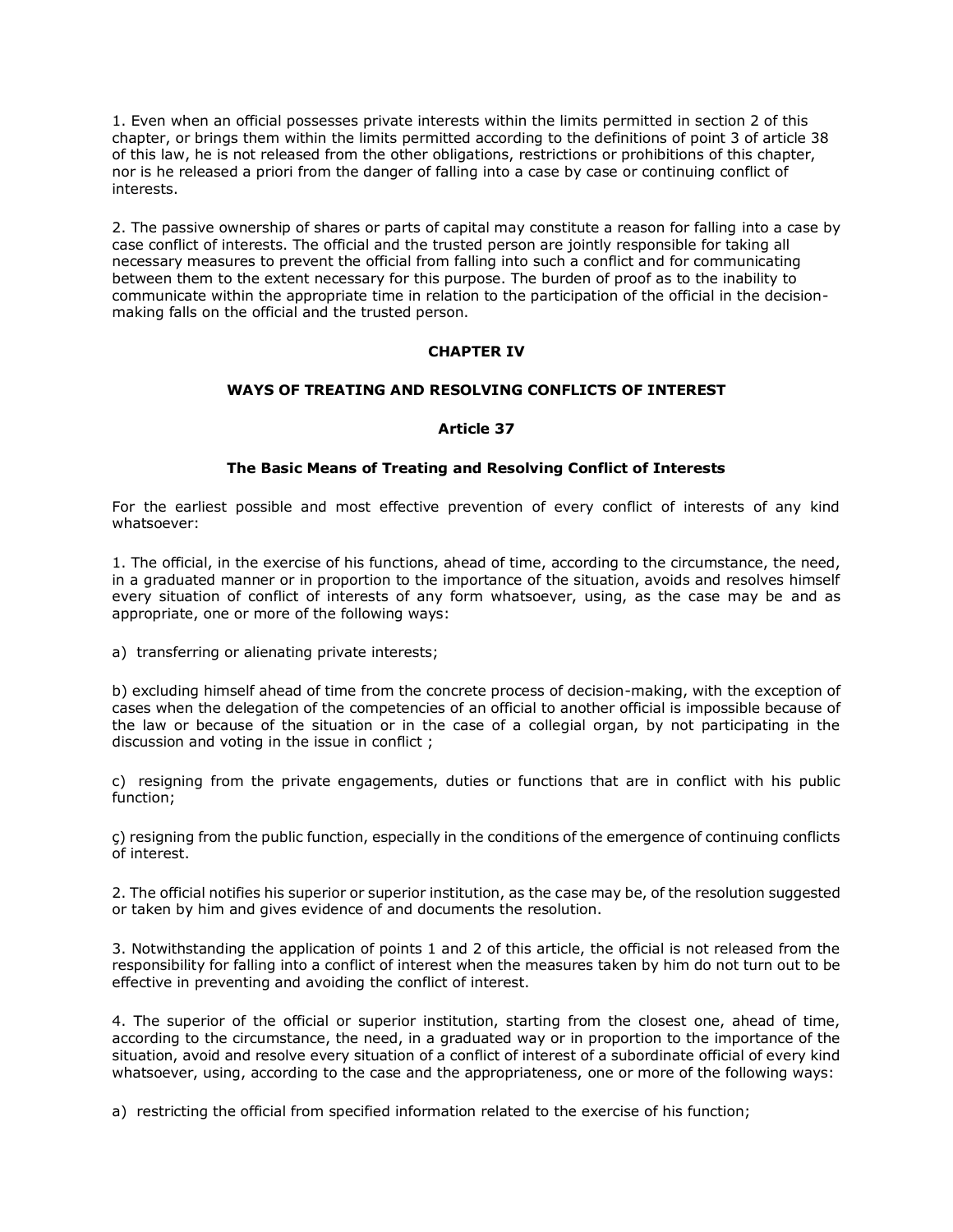b) not assigning duties to the official that might lead to the appearance of a conflict of interests;

c) not permitting the official to take part in the process of decision-making;

ç) reviewing or changing the duties and competencies of the official;

d) transferring the official to another duty that avoids the conflict of interests;

dh) taking measures necessary to avoid the appointment or selection of an official to functions in which conflicts of interest might arise or exist;

e) in the case of an act taken in the presence of an actual conflict of interests, however this is observed, if he has this competency, annulling or revoking as soon as possible the acts taken by the official, and if possible before they have brought consequences;

ë) the act may also be annulled or revoked when it is judged that the act was taken under the conditions of an apparent conflict of interests that might appear case by case or in a continuing manner;

f) the act is not annulled or revoked by the superior when he judges that the consequences that might come from the annulment or revocation obviously exceed the benefits from this annulment or revocation.

5. In special cases, when:

a) the conflict of interests is related to the highest manager of a public institution, the treating and resolution are done by the superior institution, if there is one and if this does not infringe on the principle of the independence of the institutions;

b) the conflict is related to an official who is equivalent to or is a member of a constitutional organ, the treatment and resolution is done by the competent organs defined by the Constitution.

6. An official is permitted to exercise his function and perform his duty on condition that the only unavoidable conflict of interest is an apparent one, when the following conditions are met:

a) when he:

i) either cannot be replaced in the exercise of his functions;

ii) or his self-exclusion is impossible according to letter "b" of point 1 of this article;

iii) or none of the resolutions of point 4 of this article is possible;

b) and when:

i) his decisions, according to the regulations by the law, are not subject to the approval, revocation or repeal by a superior institution;

ii) the alienation of the private interest according to letter "a" of point 1 of this article is not possible because of its nature (such as family or community ties, etc.);

iii) there is no sense in his obligatorily resigning from the function for such a case of conflict.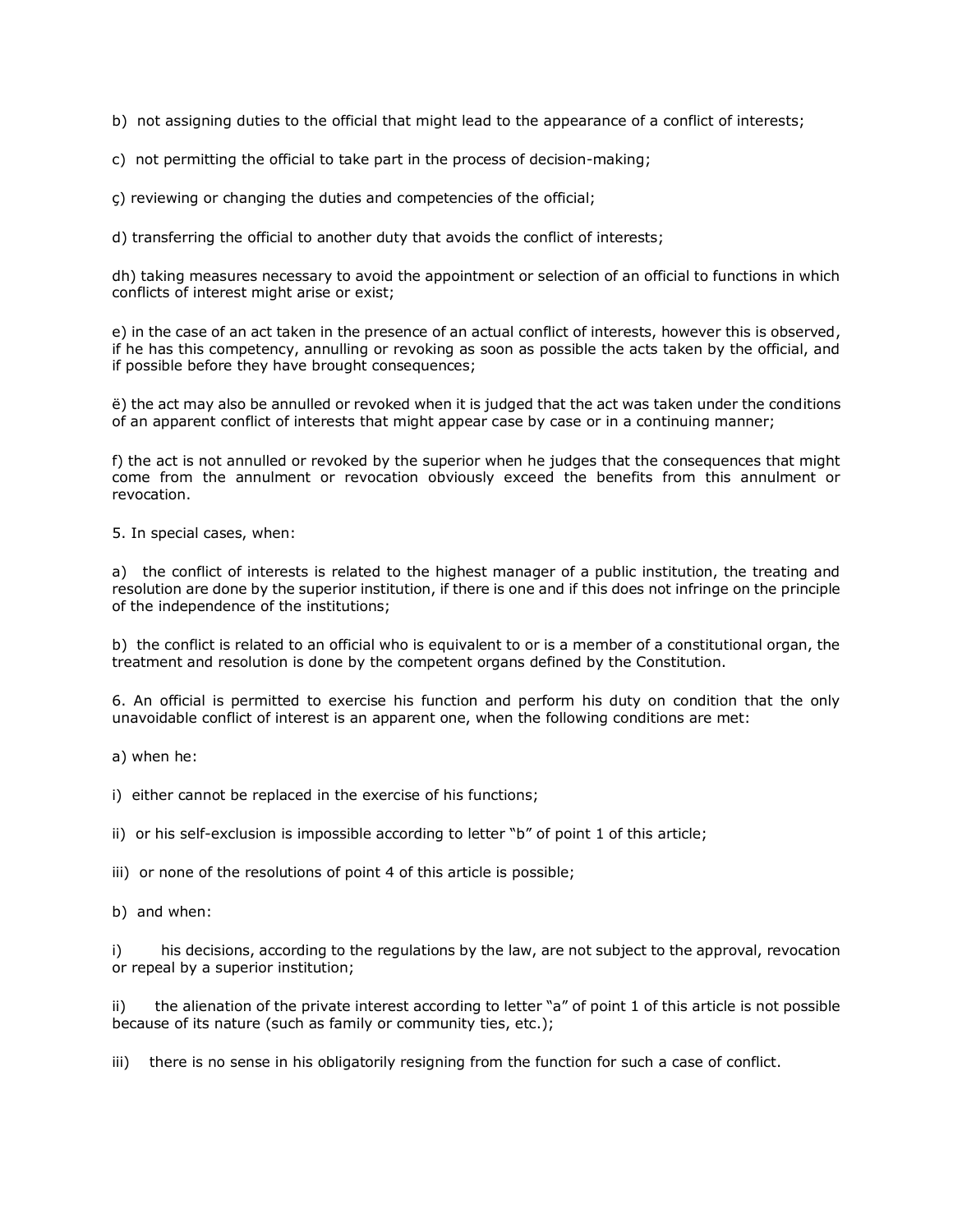In such a case, the decisions of this official are subject to a special control and assessment by the institutions charged by law with controlling these decisions. The decision and the results of the control are always made public.

7. The superior notifies the official in a conflict of interest of the resolution given, as well as his own superior or superior institution, in writing and in a reasoned manner.

8. Notwithstanding the implementation of points 1 and 2 of this article by the official himself and/or of points 4, 5 and 6 of this article by the superior or superior institution, the officials responsible for the prevention and avoidance of a concrete conflict of interests are not released from the responsibility when the measures taken do not turn out to be effective in preventing and avoiding it.

9. The ways of treating and resolving conflicts of interest according to this article should be based on good understanding and cooperation between the official and his superior or superior institution, aiming mutually to use the best way to prevent and resolve the situation that has a conflict of interest. The official, the superior or superior institution shall, in every case, notify the High Inspectorate for the measures taken for regulating and resolving the cases of the conflict of interest.

# **Article 38**

### **Resolution of Particular Cases of Continuing Conflict of Interests**

1. For the categories of officials defined in chapter III section 2 of this law, when the treatment and resolution of a continuing conflict of interests cannot be achieved through the means provided for in article 37 of this law, in order for the official to continue to stay in the same function, he must:

a) resign from the management functions or membership in the management organs, in every case when this is prohibited according to chapter III section 2 of this law, as quickly as possible but no later than 15 days from the moment this obligation arises, and make this fact known and documented it immediately and no later than 10 days from its performance;

b) interrupt the exercise of the activities prohibited according to chapter III section 2 of this law within 30 days, and within this time period, but as soon as possible, ask the competent organs to deregister these activities according to the law. The official notifies and documents the fulfillment of these obligations immediately but no later than 10 days from the above time limit, as well as notifies and documents the deregistration performed by the competent organs at any time and immediately after they are performed;

c) transfer the rights of active ownership of the shares or parts of capital that he owns to another person, according to the definitions of point 6 of article 3 of this law, but [provided] that:

i) the trusted person may not be his/her spouse and parents, adult children and their spouses, parents of the official, his brothers and sisters and their spouses, persons with a known friendship with this official, an official or other person with ties of dependency, even indirect ones, because of the public function, with the official in question;

ii)the trusted person may not be a natural commercial person, whether or not one of the persons mentioned above, a company in which the official owns directly or indirectly within the meaning of article 25 of this law shares or parts of capital, [or] a not-for-profit organization in which the official has had or has interest relationships of any kind.

2. If the official resigns from all the rights of ownership over the shares or parts of capital and alienates them to another person, the latter may not be any of the subjects mentioned in letter "c" of point 1 of this article for the trusted person. The official should make this action known and document it immediately but no later than 15 days from its performance.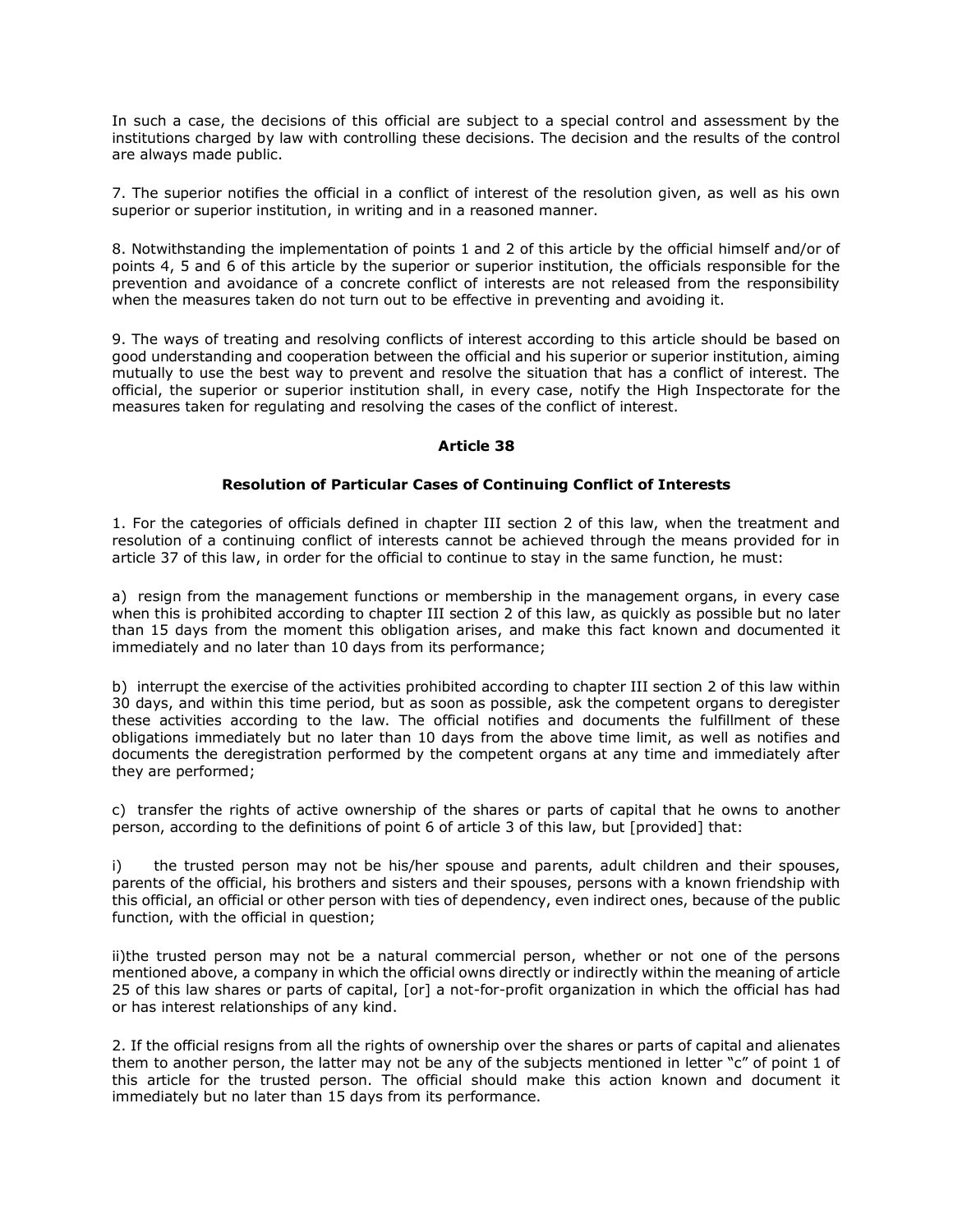3. A transfer according to letter "c" of point 1 of this article or alienation according to point 2 of this article is done as soon as possible, but no later than two months from the moment the obligation arises. The official makes known and documents the fulfillment of this obligation immediately, but not later than 15 days from the performance of this action.

The trusted person of an official defined in article 30 of this law alienates, as quickly as possible, but no later than six months, shares or parts of capital owned in a passive way by this official, with the purpose of respecting the restrictions of the interests of this official according to article 30 of this law. The trusted person makes the fulfillment of this obligation known the same as in the case of the official.

4. The time periods defined in the above points of this article may be extended by the superior or superior institution when the official presents reasonable cause for lateness. In every case, the reasons for extension and the new time periods are recorded and documented, but these time periods may never be more than twice the time periods defined above, with the exception of cases when the extension is dictated by the obligatory procedural time periods specified by the Constitution, by procedural laws, commercial legislation and/or the rules of public institutions for the issuance of official documents and/or the performance of juridical actions, or when the time period is extended because of the need of the Competition Authority, in order to assess the dominant position of a company in the market.

5. With the disappearance of the causes that dictate the restrictions defined in chapter III section 2 of this law, the official may again enjoy these rights.

6. This article is also applicable, to the extent it pertains to him, to a person related to the official according to the definitions of article 35 of this law.

7. If the official or related person is not willing to implement the requirements of the points of this article, then the official is obligated to resign from the function within the time periods defined in this article.

8. If the resignation is not given within the time periods defined in this article, the superior or closest superior institution, in order, applies one or more of the ways defined in letters "ç" and/or "d" of point 4 of article 37 of this law, which enables the most effective resolution, no later than 10 days from the final time limit, with the exception of cases when this action is not possible or this time period cannot be respected, because of other procedural time limits according to the definitions of article 39 of this law.

# **Article 39**

# **Procedures for the Treating and Resolution of Conflicts of Interest**

1. The competencies of superiors or superior institutions for the treatment and resolution of conflicts of interest, including the prohibitions or restrictions according to chapter III of this law, the resolution of which is done according to the ways given in articles 37 and 38 of this law and the procedures for the exercise of these competencies, are defined by:

a) the Code of Civil Procedure and the Code of Criminal Procedural, for judicial processes and criminal proceedings;

b) the Code of Administrative Procedures, for all public institutions subject to this Code;

c) separate laws that regulate the activity of public institutions or the rights and obligations of various categories of officials;

ç) the Constitution, when the conflict is related to an official who is equivalent to or is a member of a constitutional organ.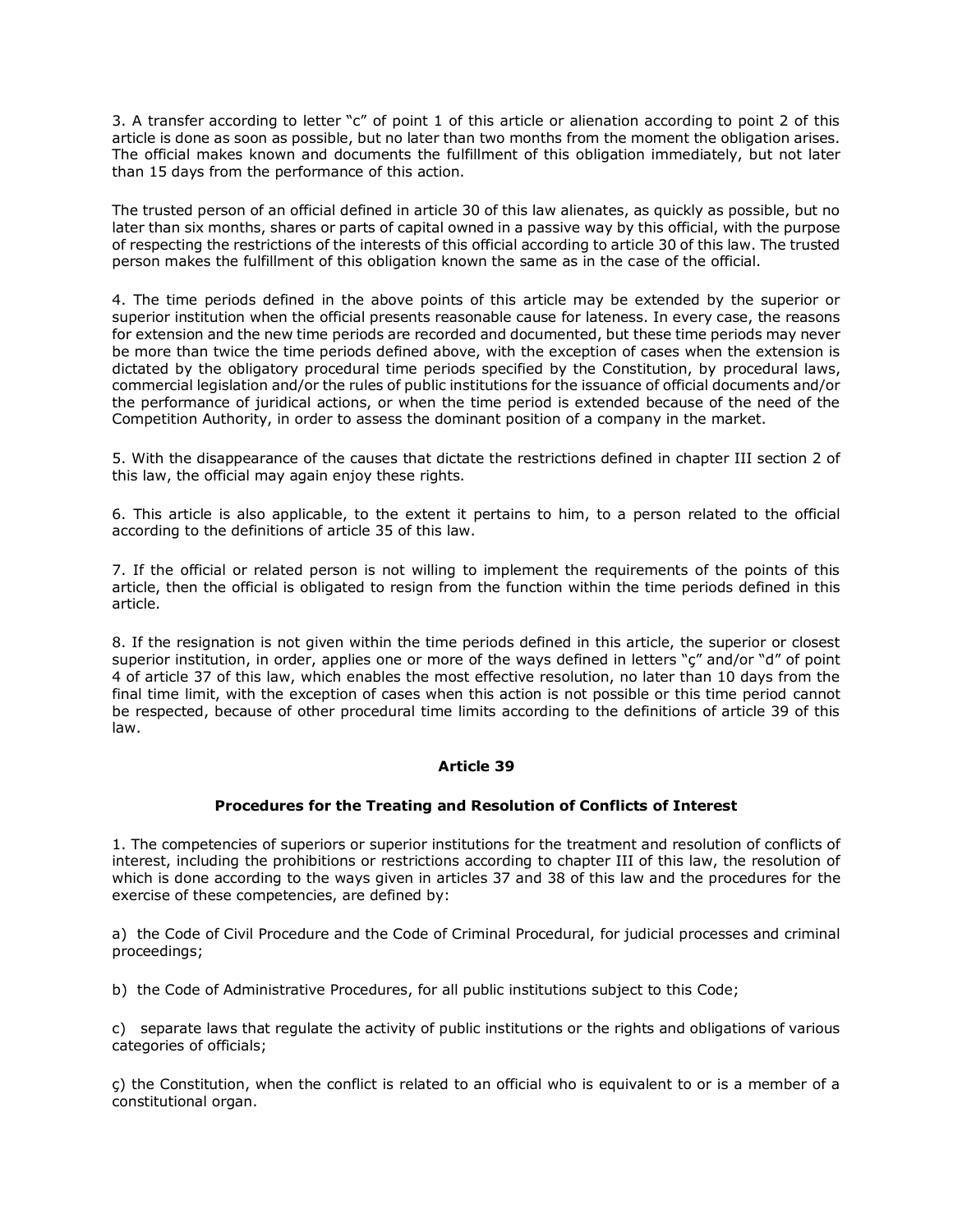2. The procedures and competencies according to point 1 of this article, as the case may be, also define the way the official himself or a related person against whom the measures for the treatment and resolution of a conflict of interests have been applied, may appeal when he judges that these measures were taken in excess of the definitions of this law.

# **CHAPTER V**

# **INVALIDITY OF ACTS TAKEN UNDER CONDITIONS OF A CONFLICT OF INTERESTSAND THE CONSEQUENCES**

### **Article 40**

### **Invalidity of Acts and the Consequences**

1. Administrative contracts and acts of every public institution, and appealing against them, issued under the conditions of an actual or apparent conflict of interests are invalid according to the meaning of this term and the principles and procedures defined in the Code of Administrative Procedures.

2. Every civil contract concluded in violation of points 1, 2, 3 and 6 of article 21 and point 3 of article 24 of this law, or in any other case when it was entered into in the presence of an actual or apparent conflict of interest does not create any legal consequence.

3. The acts defined in letter "a", "ii" of point 1 of article 4 of this law, issued in the presence of an actual or apparent conflict of interest are reviewed and reversed for this reason by the respective organ, in conformity with its competencies to decide in connection with this question, according to the definitions and, as the case may be, in the Code of Civil Procedure or in the Code of Criminal Procedure or in other laws that regulate the regime of these acts.

4. The acts defined in letter "a" "iii" of point 1 of article 4 of this law, issued in the presence of an actual conflict of interest are relatively invalid according to the same meaning used for administrative acts in the Code of Administrative Procedures.

5. An apparent conflict of interest does not constitute a cause for invalidity according to points 1 and 3 of this article only it appears under the conditions defined in point 6 of article 37 of this law.

# **Article 40/1**

### **Regulating the legal consequences of acts issued under the circumstances of conflict of interests**

1. The High Inspectorate takes the initiative to lodge a complaint with the respective administrative authority with regard to the invalidity of the administrative acts and contracts and/or their revocation/repeal by the competent authorities, any case, when based on the administrative verification and investigation, it ascertains a conflict of interest under this law.

2. Where an act of a public institution becomes invalid in accordance with the provisions of points 1, 2, 3 and 4 of Article 40 of this law:

a) the public institution shall, upon deeming that the official has acted in bad faith, within 30 days from the notification:

i) initiate the proceedings for the disciplinary measures against the official causing the invalidity of the act;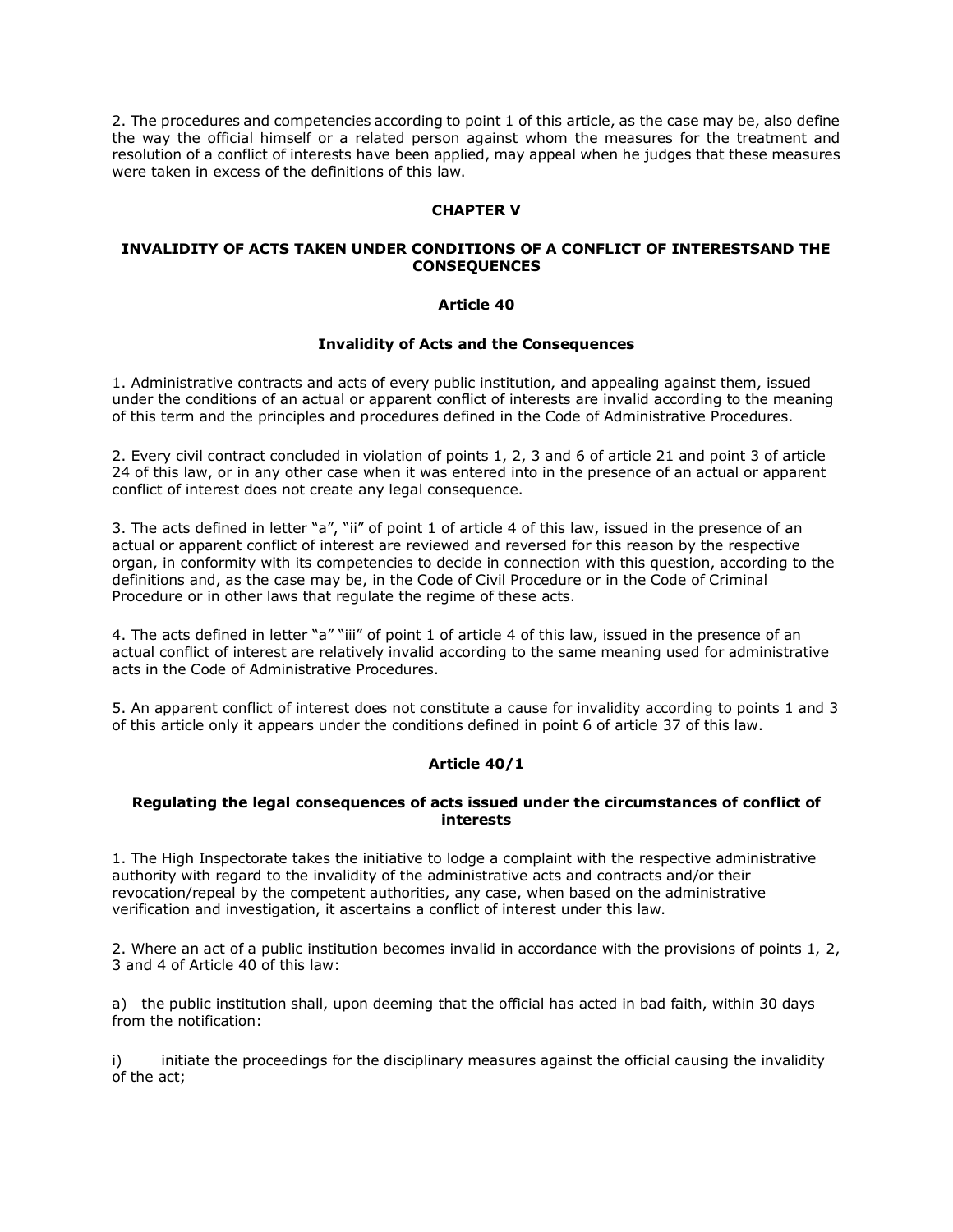ii) use of all the legal means for shifting the burden of compensation to this official ;

iii) ask the respective court to impose damages to the benefit of the institution for the caused moral harm;

iv) file criminal charges against the official, if the infringement committed by him is considered to constitute a criminal offence;

b) the provisions of letter "a" of this point may be applied even to any other responsible official, where, upon his acts or omissions, he has not prevented the conflict of interest, causing the invalidity of the act, or failure to perform the obligations according to letter "a" of this point;

c) the provisions of letter "a" of his point shall be applied to the official in conflict of interest, causing the invalidity of the act, according to the cases as follows:

i) in the case of an MP, regarding the vote cast as MP, only the sub-point "i" of letter "a" shall be applied;

ii) in the case of a judge, with regard to the judicial decisions made by him or his vote in a judicial decision shall not be applied the sub-points "ii" and "iii" of letter "a";

iii) in the case of a prosecutor, shall not be applied the sub-points "ii" and "iii" of letter "a"

ç) with regard to other officials exercising audit or investigative functions, the

provisions of sub-points "ii" and "iii" of letter "a" shall not be mandatory, nevertheless their assessment remains to the superior and, in his absence or omission, the superior institution;

d) the actions provided in point 1 of this Article shall be carried out by the public institution, as appropriate, even against the related person, trusted person or any other co-responsible person.

3. In case the public institution itself does not take the initiative under letter "a", point 2, the superior institution shall, in a hierarchical way based on their legal power, perform the obligations set out herein. In case of their omission, the actions provided in letter "a", point 2, shall be performed by the High Inspectorate, which shall, as appropriate, cooperate with the State Advocacy.

4. A complain may be filed against the decisions of the High Inspectorate establishing the conflict of interest in the administrative acts and contracts with the competent court within 45 days from the notification of the decision.

# **CHAPTER VI**

# **INSTITUTIONS RESPONSIBLE FOR THE PREVENTION OF CONFLICTS OF INTEREST**

# **Article 41**

### **Authorities Responsible for the Prevention, Audit and Resolution of the Situations of Conflict of Interest**

1. The central authority responsible for the implementation of this law is the High Inspectorate for the Declaration and Audit of Assets and Conflict of Interests, which is mentioned in this law with the abbreviation "High Inspectorate." The High Inspectorate shall act upon the request of the public institutions, interested parties and ex officio.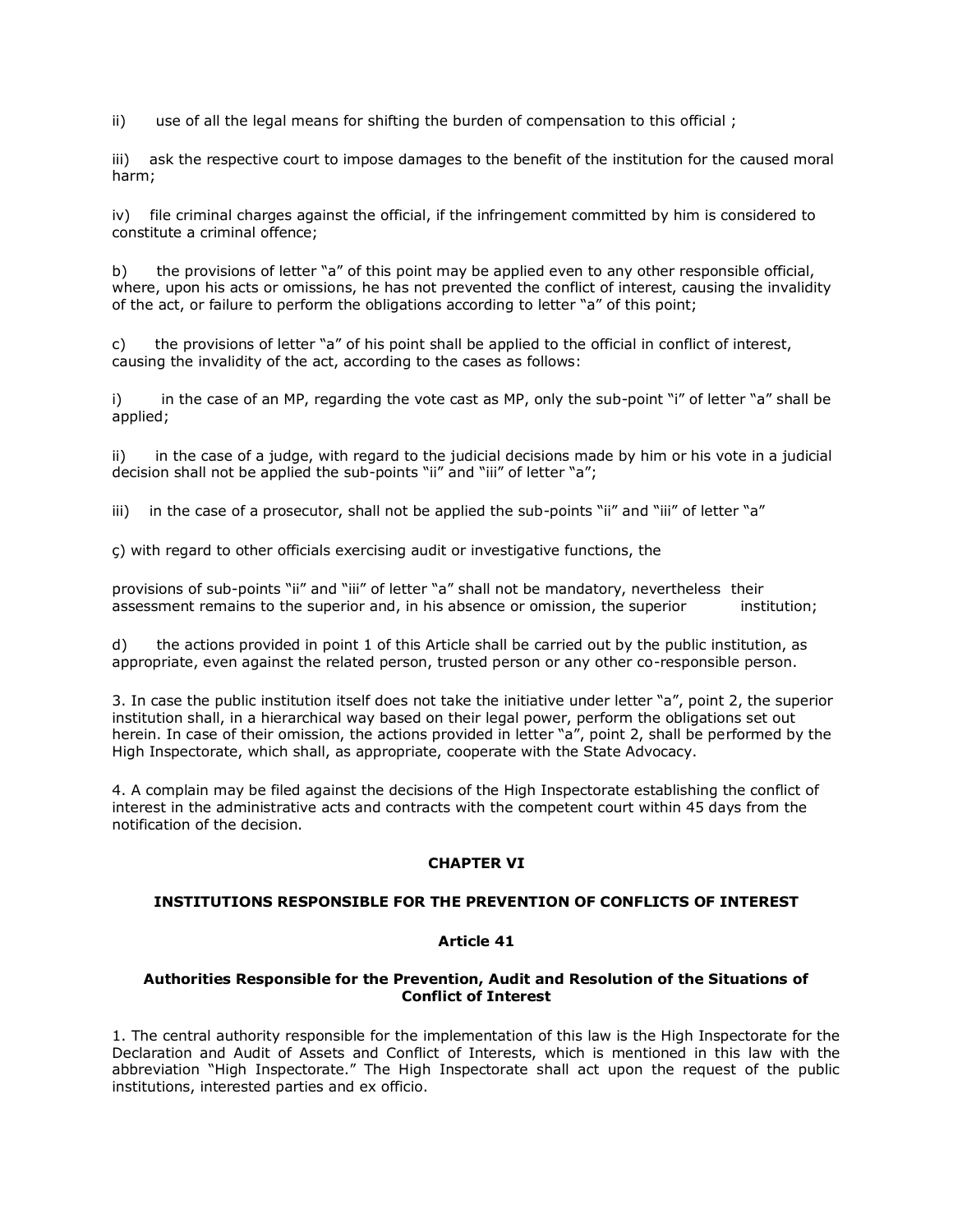2. The authority or structure responsible for the implementation of this law in the public institutions is:

a) the superiors of the officials, according to the hierarchy, within a public institution;

b) the directorates, units of human resources or units especially charged, according to the need and the possibilities of every public institution;

c) the superior institutions.

### **Article 42**

### **Competencies of the High Inspectorate for the Declaration and Audit of Assets and Conflict of Interests**

1. The High Inspectorate, in the capacity of the central authority responsible for the implementation of this law, performs the following duties and has the following responsibilities:

a) the management and improvement of the polices and mechanisms of preventing and avoiding conflict of interests;

b) the offering of technical assistance for advising and supporting legal and sub-statutory initiatives undertaken by the public institutions for the prevention of conflict of interests;

c) the offering of recommendations for the Assembly of the Republic of Albania for the assessment of draft laws relating to the question of conflict of interests, when requested by that institution;

ç) the strengthening of the capacities for the administration of conflict of interests in the public institutions;

d) the monitoring, audit and assessment of the compatibility with the principles and obligations of this law, of the sub-statutory acts and internal rules approved by the public institutions for conflict of interests;

dh) the monitoring, audit and assessment of the implementation of this law, entirely, for the prevention of conflict of interests in public institutions, as well as the respecting of this law in particular cases of conflict of interests;

e) the periodic registration of the private interests of officials according to chapter II section 2 of this law;

ë) Setting out the model for the declaration of private interest and the authorization for continued and case by case declaration of interests, as well as the registration of the data related to such a conflict;

f) advising particular officials, superiors, and superior institutions, at their request, about specific cases of the appearance of a conflict of interests and questions of ethics related to them, as well as on the period registration of interests;

g) the verification and administrative investigation of the periodic declarations of interests;

gj) the verification and administrative investigation of case by case conflict of interests, as well as the prohibitions and the restrictions of interests defined in chapter III of this law, at the request of the public institution or superior or when it considers it necessary, also on its own initiative;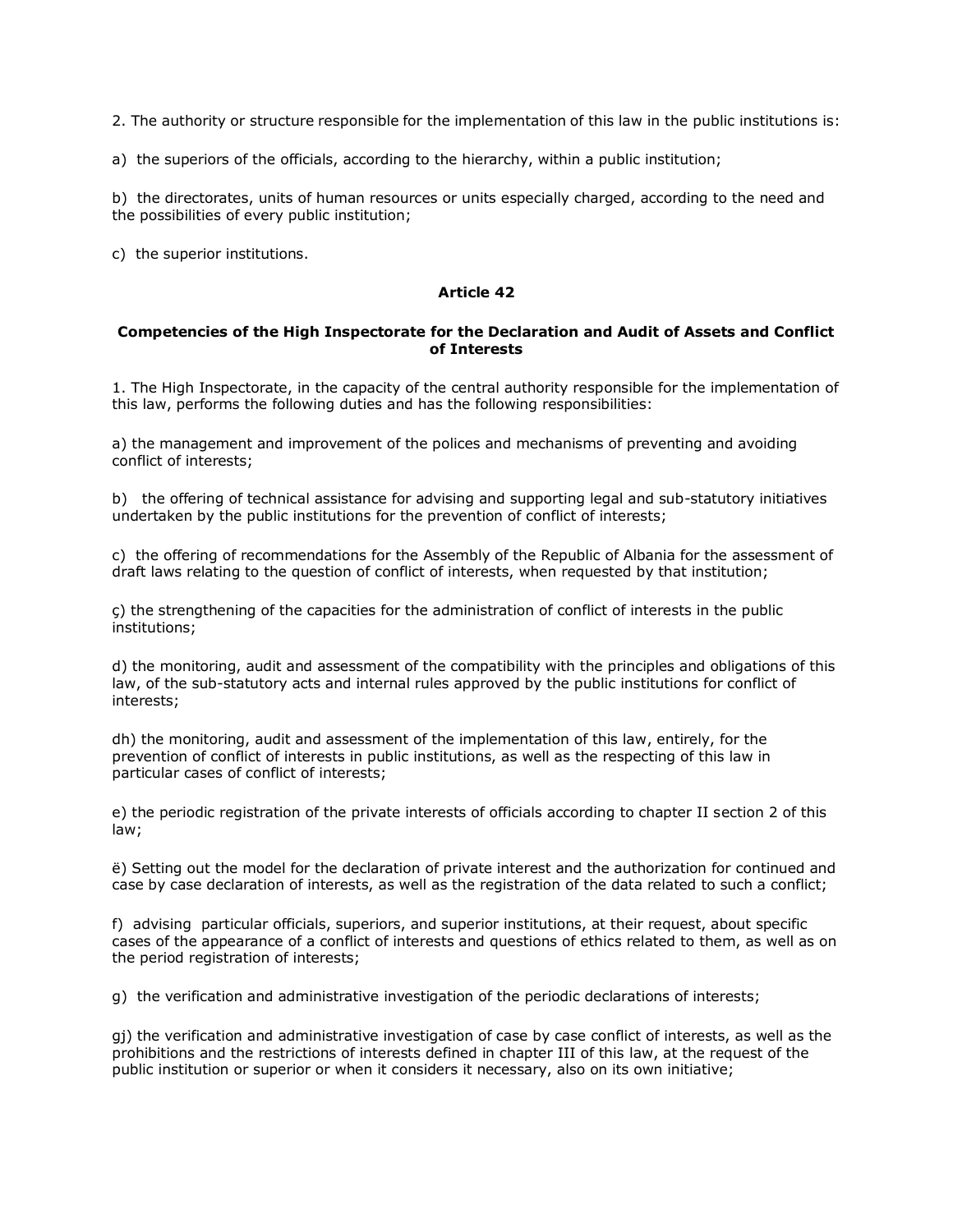h) the setting of punitive administrative measures in its competency, according to the definitions in this law;

h/1) initiating legal actions with the competent public institutions, upon the request of interested parties or ex officio, to the effect of declaring the invalidity and regulating the consequences deriving from the administrative acts and contracts issued under the circumstances of conflict of interests.

i) every other competency, given in this law.

1/1. The High Inspectorate, with regard to the administrative verification and investigation of the case by case or continued conflict of the interests, is empowered to use all the necessary data from all state and public structures and from the public and private legal entities, who are obliged to make available the data required by the Inspector General not later than 15 days.

2. The High Inspectorate, for the implementation of its competencies and responsibilities, issues substatutory acts in the form of orders and instructions in conformity with the Code of Administrative Procedures.

3. The authorities set out in letter "b", point 2 of Article 41, of this law, collect and submit to the High Inspectorate the filled in declarations of private interests before beginning of duty, after leaving office within 15 days from the termination of the legal terms for the submission of these declarations by the respective subject.

The annual periodic declarations are sent to the High Inspectorate within April 15 of every year. The responsible bodies inform the High Inspectorate about the cases of failures to make the declarations.

These bodies provide support and perform the tasks entrusted by the Inspector General for the fruitful facilitation and development of the periodical process of declaration of interests, as well as the cases of the conflict of interests. They shall, annually for the previous year, not later than January 31, submit to the High Inspectorate a report on the activity carried out under this law, including the cases of the conflict of interests, ways followed for preventing or processing them, attained outcome, as well as issues related to the period of declarations.

The Inspector General, based on the annual report, prepares evaluations and recommendations relating to the implementation of this law by the respective authorities and public institutions.

In the job description for the position of the responsible authority criteria regarding the knowledge on laws regulating the declaration of assets and prevention of conflict of interests, shall be included.

The Inspector General shall be notified in advance regarding the appointment, transfer or discharge from the office of the responsible bodies.

4. The low inspectorates, in conformity with law no. 9049, dated 10 April 2003 "On the declaration and audit of assets, financial obligations of elected persons and certain public officials", are abolished upon the entry into force of this law.

# **CHAPTER VII**

#### **SANCTIONS**

#### **Article 43**

**General**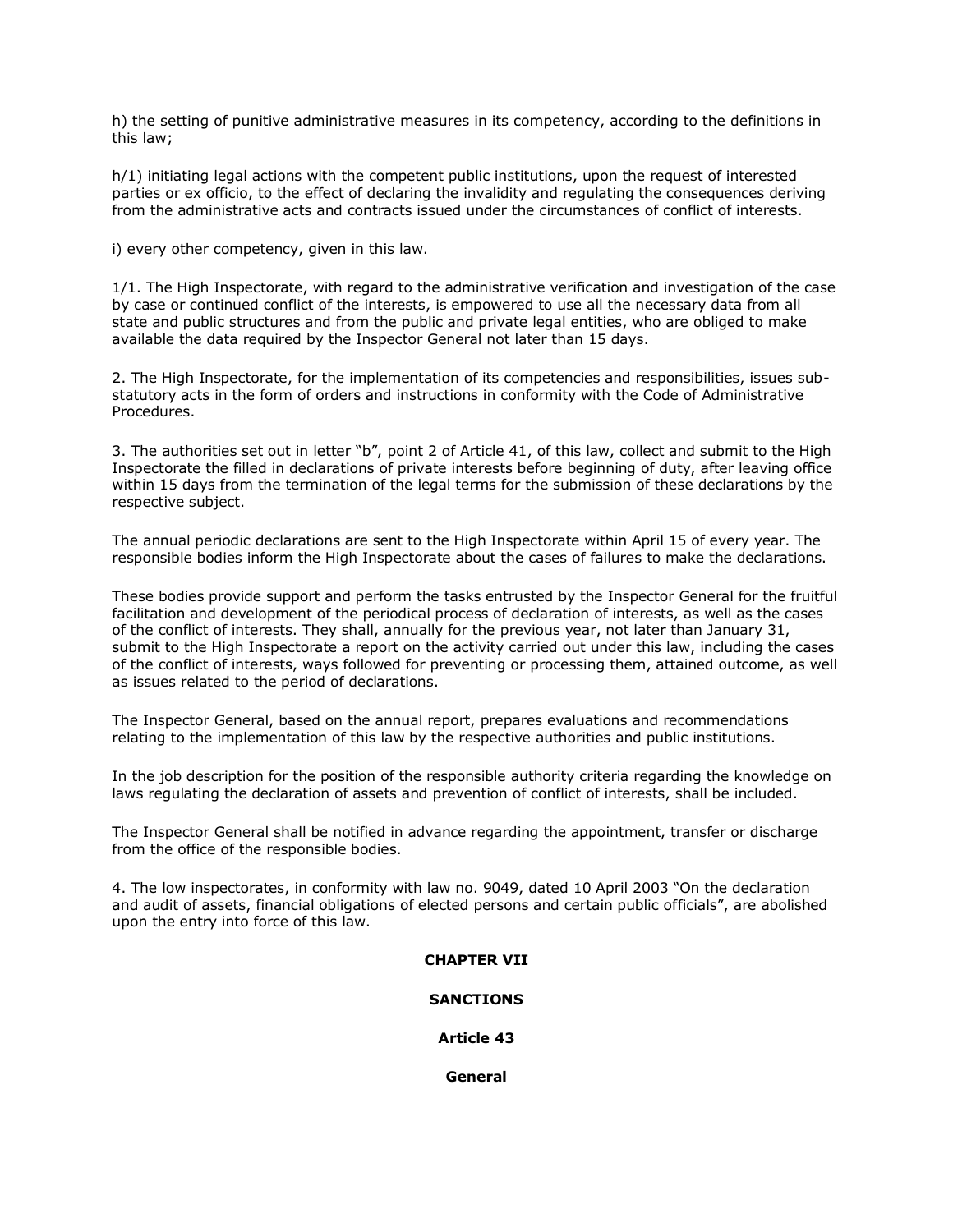The treatment and resolution of conflict of interests according to the articles of chapter IV of this law are not considered as sanctions according to this chapter.

### **Article 43/1**

The declarations on the conflict of interests and all accompanying documents are official documents. Outlining false data therein shall constitute a criminal offence and it shall be sentenced in accordance with the legislation in force.

#### **Article 44**

### **Administrative Infractions**

1. An infringement of obligations set out in this law, as long as it does not constitute a criminal offence, shall be an administrative infraction and it shall be sentenced with a penalty, within the range set out as follows:

a) in the event of failure to self-declare or failure to declare upon request, in compliance with points 1 and 2 of Article 7 of this law, the official shall be fined from 30 000 (thirty thousand) ALL up to 50 000 (fifty thousand) ALL;

b) in the event of failure to issue the authorization, under point 2 of Article 10 of this law, the official shall be fined from 30 000 (thirty thousand) ALL up to 50 000 (fifty thousand) ALL;

c) with regard to the violations of Articles 21, points 1, 2, 3 and 6, 22, 23, point 1, and 24, point 3 of this law, the official or the person related with him, the trusted person or the head of the company shall be fined from 100 000 (one hundred thousand) ALL up to 200 000 (two hundred thousand) ALL;

ç) with regard to violations of points 1 and 4, letters "a", "c" and "e" of Article 37 and points 1, 2, 3, 5 and8 of Article 38 of this Law, the official or the person related with him shall be fined from 100 000 (one hundred thousand) ALL up to 300 000 (three hundred thousand) ALL);

d) wherever the situation set out in letters "a" and "b" of point 2 of Article 40/1, the official shall be fined from 300 000 (three hundred thousand) ALL up to 500 000 (five hundred thousand) ALL;

dh) where the data required by the High Inspectorate under point 1/1 of Article 42 of this law are not made available, the responsible persons of the public and private institutions shall be fined from 50 000 (fifty thousand) ALL up to 100 000 (one hundred thousand) ALL;

e) in the event of violations referred to above, the fine shall be imposed by the Inspector General, upon the proposal of the superior or superior institution or, where the violation is verified directly, by the High Inspectorate;

ë) with regard to other violations of this law, set out upon the order of the Inspector General and upon the proposal of the superior of the structure of the institution under letter "b" of point 2, Article 41, of this law, of the superior institution, or where the violation is verified directly by the High Inspectorate, the persons responsible shall be fined from 50 000 (fifty thousand) ALL up to 100 000 (one hundred thousand) ALL;

f) The Inspector General notifies the superior or the superior institution for any administrative measure taken against the respective official.

2. The amount of the penalty is higher based on the extent of the violation and in the increasing level of the position hold by the official.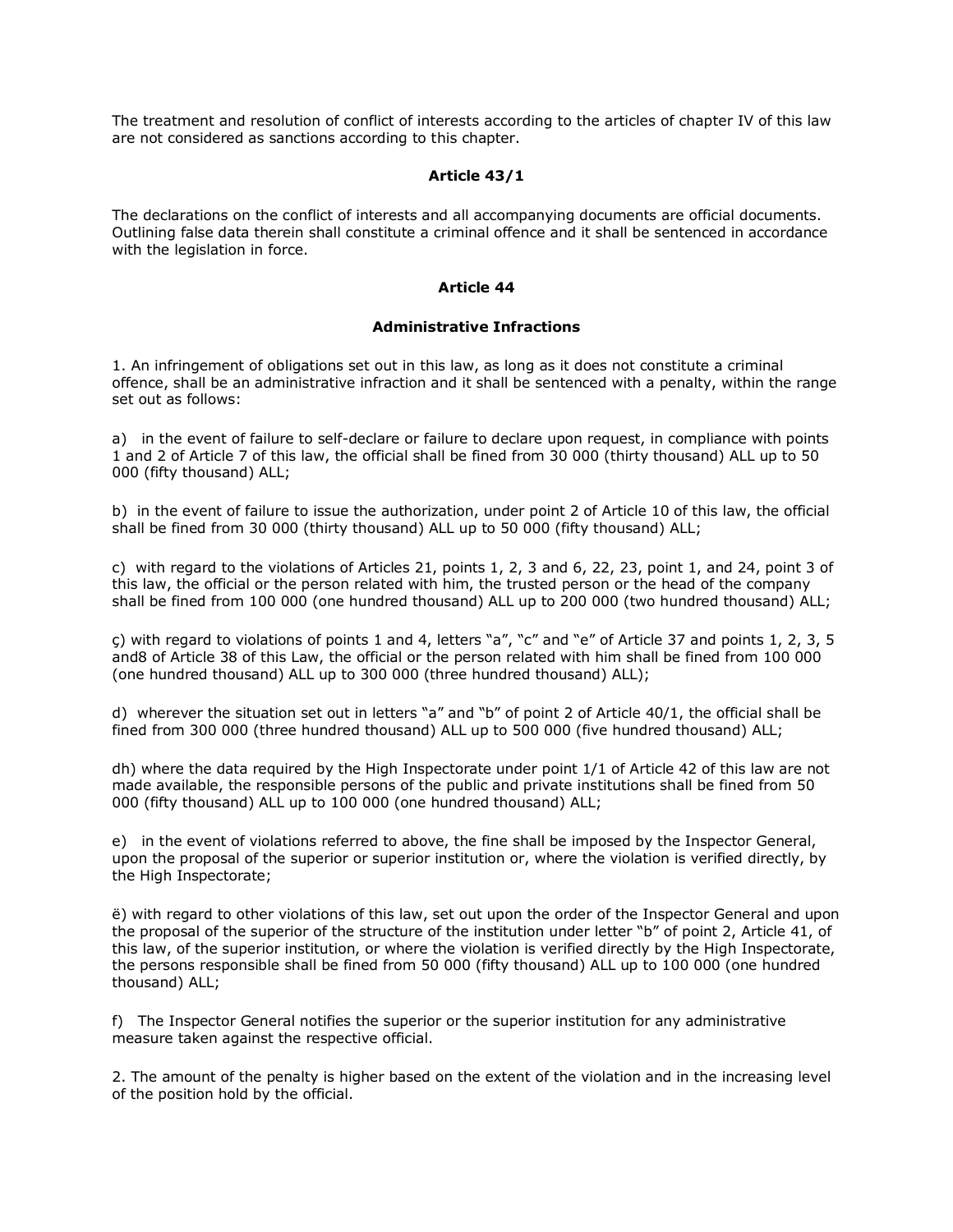3. The procedures for application of the administrative measures and an appeal against them are regulated according to the Code of Administrative Procedures.

4. The fines are paid by the infringer and are assigned to the budget of the High Inspectorate no later than 30 days from the notification of the fine. When this deadline expires, the imposed decision becomes an executive title and is executed in an obligatory way by the employer where the offender is employed, or by the bailiff office, upon the request of the Inspector General.

5. The examination of administrative contraventions, found out in the course of conducting the inspections of the High Inspectorate, shall occur within 6 months since the finding of the violation.

# **Article 44/1**

#### **Execution of penalties**

All revenues from fines and other revenues collected pursuant to the provisions of this Law shall be assigned to the State Budget, not later than 30 (thirty) days from the date of notification of the fine.

When this deadline expires, the imposed decision becomes an executive title and is executed in an obligatory way by the employer where the offender is employed, or by the bailiff office, upon the request of the Inspector General.

### **Article 45**

#### **Disciplinary Measures**

1. Every violation of the obligations defined in this law by the officials constitutes a disciplinary violation, regardless of criminal or administrative responsibility. The disciplinary measures are applied in conformity with the laws that regulate labor relations and/or the status of the officials. The High Inspectorate is informed, case by case, on the disciplinary measures taken by the respective institutions.

2. For officials who are equivalent to or are members of constitutional organs, the disciplinary measures and procedures defined by the Constitution and the respective legal provisions are applicable.

3. For a violation committed by the members of the responsible structure of the institution, within the meaning of letter "b" of point 2 of article 41 of this law, the Inspector General proposes to the head of the institution the removal of that member from the function.

4. Failure to give authorization according to point 2 of article 10 and point 5 of article 14 of this law brings the interruption of work relations according to the procedures defined in the legislation that regulars work relations.

### **CHAPTER VIII**

#### **PROVISIONS FOR THE TIME PERIODS OF IMPLEMENTATION OF PARTICULAR OBLIGATIONS IN THIS LAW**

# **Article 46**

#### **Issuance of Sub-statutory Acts**

1. For the implementation of this law, every public institution, based on the principle of proportionality and the specific nature of its functions and/or each of its officials, issues internal rules, in connection with: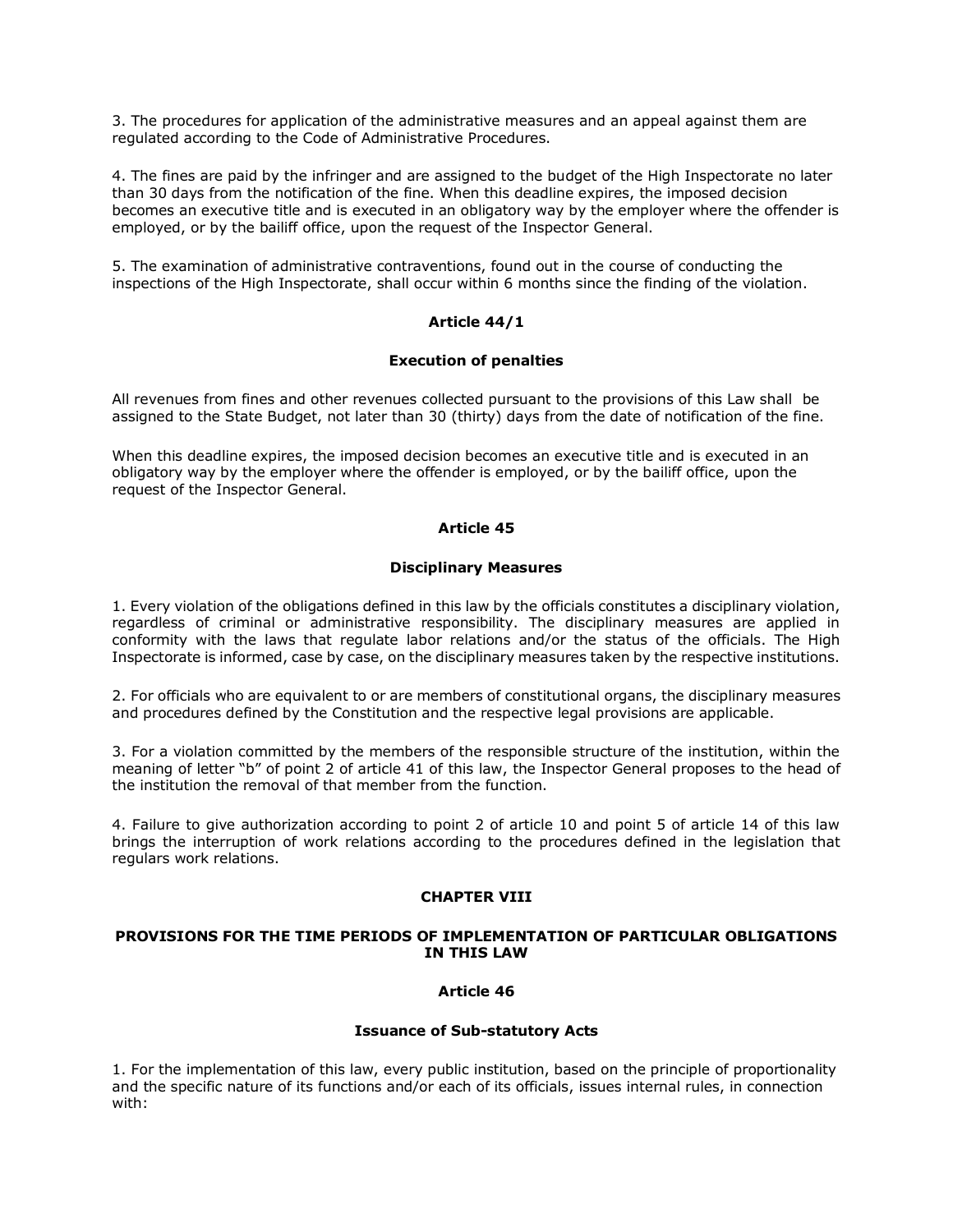a) the meaning of decision-making for an act and of fundamental and definitive competency of an official, according to the principles defined in point 2 of article 4 of this law;

b) the subcategories of interests or the concrete interests that might become the reason for the emergence of a conflict of interests;

c) the criteria and indicators to enable a measurement and assessment that is as clear and objective as possible of the performance, in a correct manner and/or an incorrect manner, of the duties and responsibilities of an official, for the prevention of conflicts of interests;

ç) the process of identification, registration and administrative control and review of the private interests of the officials, related to case by case conflict of interest, in accordance with Chapter II, section 1, of this law;

d) the implementation of article 20 for data protection;

dh) the ways to treat and resolve a conflict of interests defined in chapter IV of this law;

e) specific duties, the way of performing them and the organizational form of the authority and structure responsible for the implementation of this law, according to article 41;

ë) the assessment of disciplinary violations and the taking of punitive measures, according to article 45 of this law.

2. The absence of above mentioned acts is not a justification for the failure to implement this law. In their absence, this law is directly applicable. An exception is made only for the periodic declaration of interests, which is made only on the basis of orders and explanatory acts issued by the Inspector General.

#### **CHAPTER IX**

### **BEGINNING OF THE TIME PERIODS OF APPLICATION OF THE PARTICULAROBLIGATIONS OF THIS LAW**

#### **Article 47**

#### **Beginning of the Time Periods of Application of the Particular Obligations of this Law**

The effects of this law begin immediately after its entry into force, with the following exceptions:

a) the obligations defined in chapter III section 2 of this law, with the exception of the obligations that are in force because of definitions in other separate laws for the same purpose, begin to be applied on October  $1<sup>st</sup>$ , 2005;

b) the periodic declaration of interests according to this law begins to be made for the first time in 2006 for the year 2005;

c) no later than six months from the entry into force of this law, but no later than October  $1^{st}$ , 2005, the public institutions and the High Inspectorate issue all the sub-statutory acts and/or internal rules defined by this law.

# **CHAPTER X**

#### **PASSAGE FROM THE DECLARATION OF ASSETS TO THE DECLARATION OF INTERESTS**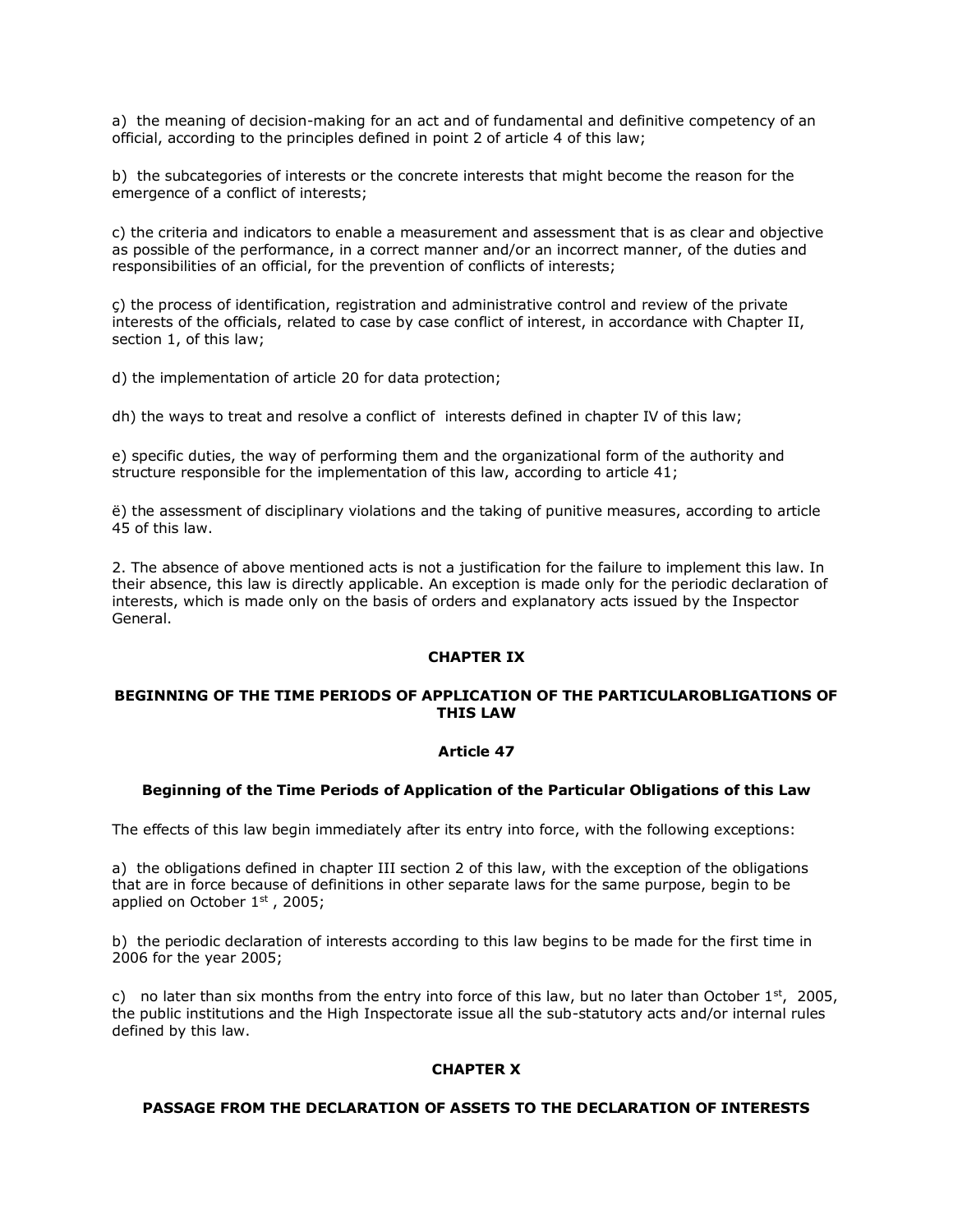### **Article 48**

#### **Passage from the Declaration of Assets to the Declaration of Interests**

The periodic declaration of assets and financial obligations is dissolved and is conducted, after the entry into force of this law, as a periodic declaration of interests, based on the definitions of chapters II section 2, VI and VII of this law, as well as the principles, procedures, time periods, competencies and other punishments defined in the Law no. 9049, dated 10 April 2003 "On the declaration and audit of assets, financial obligations of elected officials and certain public employees" that have not been expressly amended in this law on the prevention of conflict of interests and do not conflict with it.

### **Article 49**

### **Periodic Declaration in the Declaration Period of the Years 2004 and 2005**

1. The declaration of assets and financial obligations made in 2005 for the period of the declaration from January  $1^{st}$ , 2004 to December 31, 2004, and for declarations before the beginning of work, in every case when such a declaration will be made during 2005, as well as the process of full audit and administrative investigation of these declarations, will be performed according to the law no. 9049 dated 10 April 2003 "On the declaration and audit of assets, financial obligations of elected officials and certain public employees," but being amended and adapted, to the extent possible, with the definitions of this law for those questions. On the entry into force of this law, the Inspector General takes all measures necessary for the implementation of this point.

2. The officials who have declared at least once according to law no. 9049 dated 10 April 2003 "On the declaration and audit of assets, financial obligations of elected officials and certain public employees," or according to point 1 of this article, should make a periodic declaration on an on-going basis also for the first declaration that will be made in 2006 according to this law, for the interests defined in letters "a" and "b" of point 1 of article 15 of this law, and it is considered that they make a declaration before beginning work only for the interests defined in letter "b", "c" of point 5 of article 15 of this law.

# **Article 50**

#### **Repeals**

Article 2 point 4, article 3 second and third paragraph (together with letters "a", "b" and "c"), articles 8,10, 18, 19, 20, 23, 25 point 1 third, fourth and fifth paragraph, and point 2, as well as articles 35, 36, 37,40 and 41 of the law no. 9049 dated 10 April 2003 "On the declaration and audit of assets, financial obligations of elected officials and certain public employees," are repealed.

Article 3 point 1, letter "ë", article 4 the words "the low inspectorates", article 6, article 9, article 17 letters "c" and "d", articles 24, 26 and 27 the words "and the low inspectorates", article 28, in the articles 29, 30, 32 and 39 point 2 the words "the chairman of the low inspectorate", "or of the low inspectorates" "or low inspectorate" of law no. 9049, dated 10 April 2003, are repealed.

# **CHAPTER XI**

#### **FINAL PROVISIONS AND EFFECTIVE DATE**

#### **Article 51**

#### **Indexation of Monetary Limits**